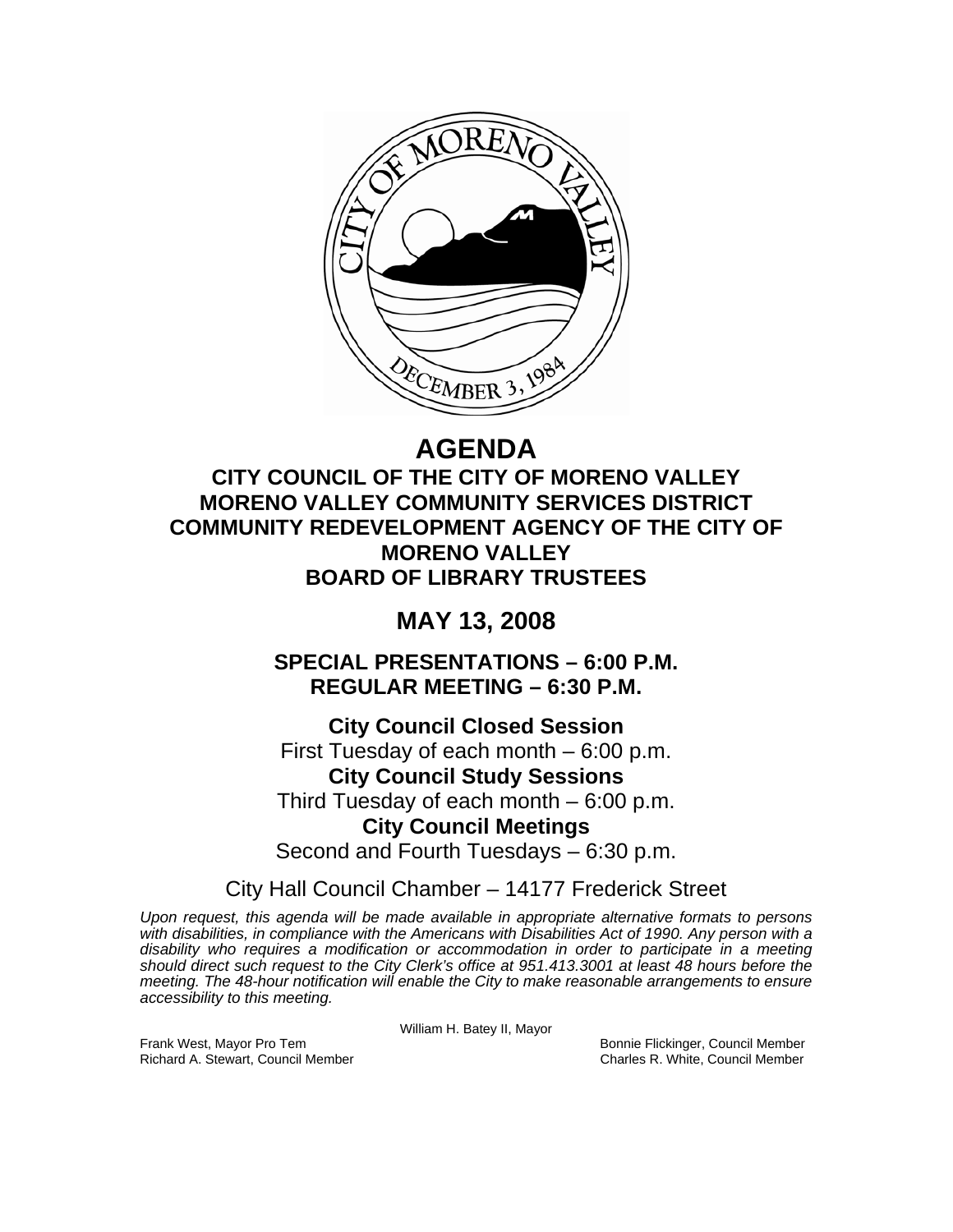## **AGENDA CITY COUNCIL OF THE CITY OF MORENO VALLEY MAY 13, 2008**

## **CALL TO ORDER**

## SPECIAL PRESENTATIONS – 6:00 p.m.

- 1. Proclamation Recognizing National Public Works Week May 14-18, 2008
- 2. Proclamation Recognizing Mental Health Month May 2008
- 3. Employee of the Quarter Lori Miller
- 4. Officer of the Quarter Robert Duckett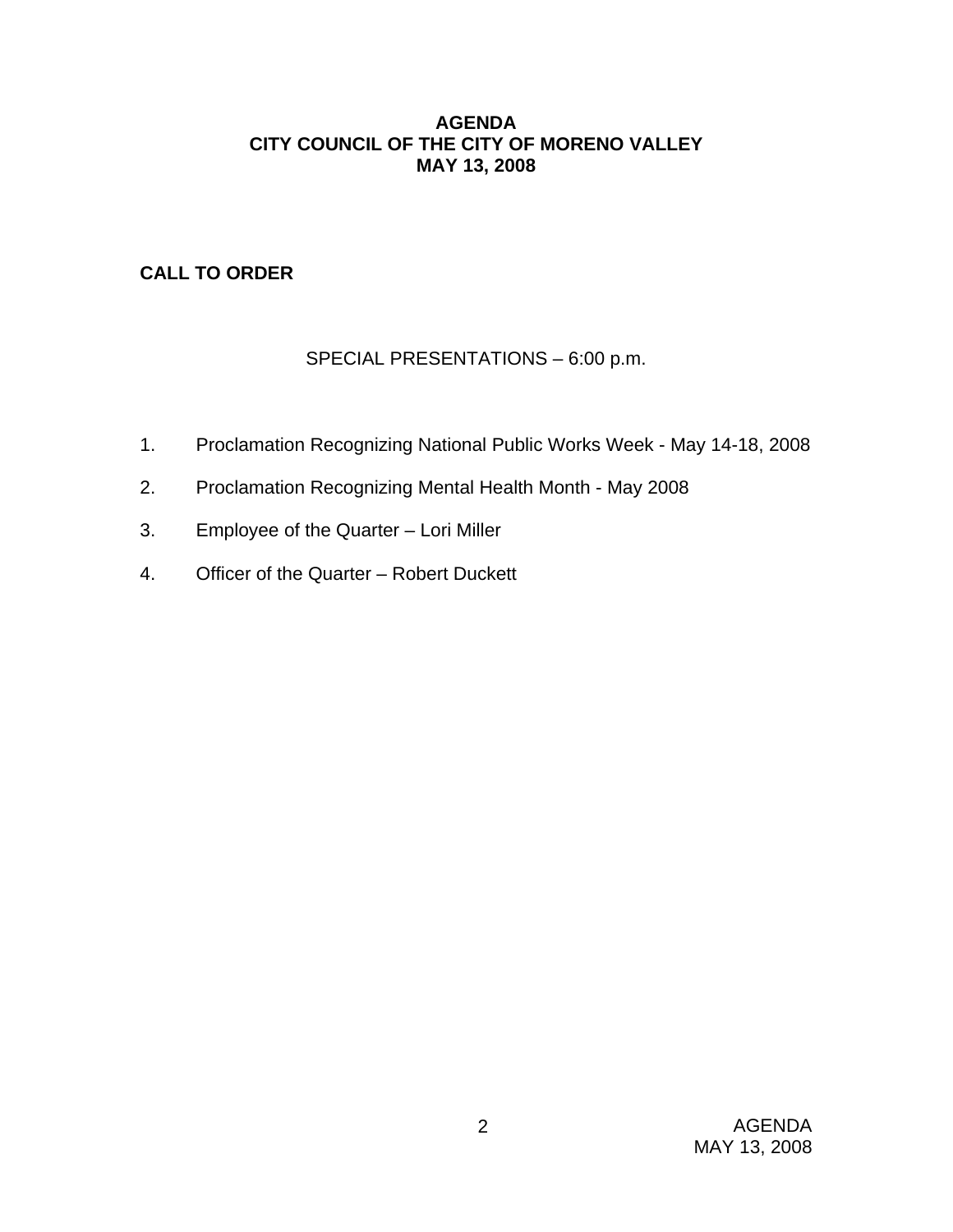#### **AGENDA JOINT MEETING OF THE CITY COUNCIL OF THE CITY OF MORENO VALLEY MORENO VALLEY COMMUNITY SERVICES DISTRICT COMMUNITY REDEVELOPMENT AGENCY OF THE CITY OF MORENO VALLEY, AND THE BOARD OF LIBRARY TRUSTEES**

## **REGULAR MEETING - 6:30 P.M. MAY 13, 2008**

**CALL TO ORDER** (Joint Meeting of the City Council, Community Services District, Community Redevelopment Agency, and the Board of Library Trustees actions taken at the Joint Meeting are those of the Agency indicated on each Agenda item)

## **PLEDGE OF ALLEGIANCE**

**INVOCATION** – Dr. Dale Lacquement, Faith Baptist Church

## **ROLL CALL**

#### **INTRODUCTIONS**

PUBLIC COMMENTS **ON MATTERS ON THE AGENDA** WILL BE TAKEN UP AS THE ITEM IS CALLED FOR BUSINESS, BETWEEN STAFF'S REPORT AND CITY COUNCIL DELIBERATION (SPEAKER SLIPS MAY BE TURNED IN UNTIL THE ITEM IS CALLED FOR BUSINESS.)

PUBLIC COMMENTS **ON MATTERS NOT ON THE AGENDA** UNDER THE JURISDICTION OF THE CITY COUNCIL WILL BE HEARD PRIOR TO CITY COUNCIL REPORTS AND CLOSING COMMENTS. IN THE EVENT THAT THE AGENDA ITEM FOR SUCH PUBLIC COMMENTS HAS NOT BEEN CALLED BY 9:00 P.M., IT SHALL BE CALLED AS THE NEXT ITEM OF BUSINESS FOLLOWING THE CONCLUSION OF ANY ITEM BEING HEARD AT 9:00 P.M. Those wishing to speak should submit a BLUE speaker slip to the Bailiff. There is a three-minute time limit per person. All remarks and questions shall be addressed to the presiding officer or to the City Council and not to any individual Council member, staff member or other person.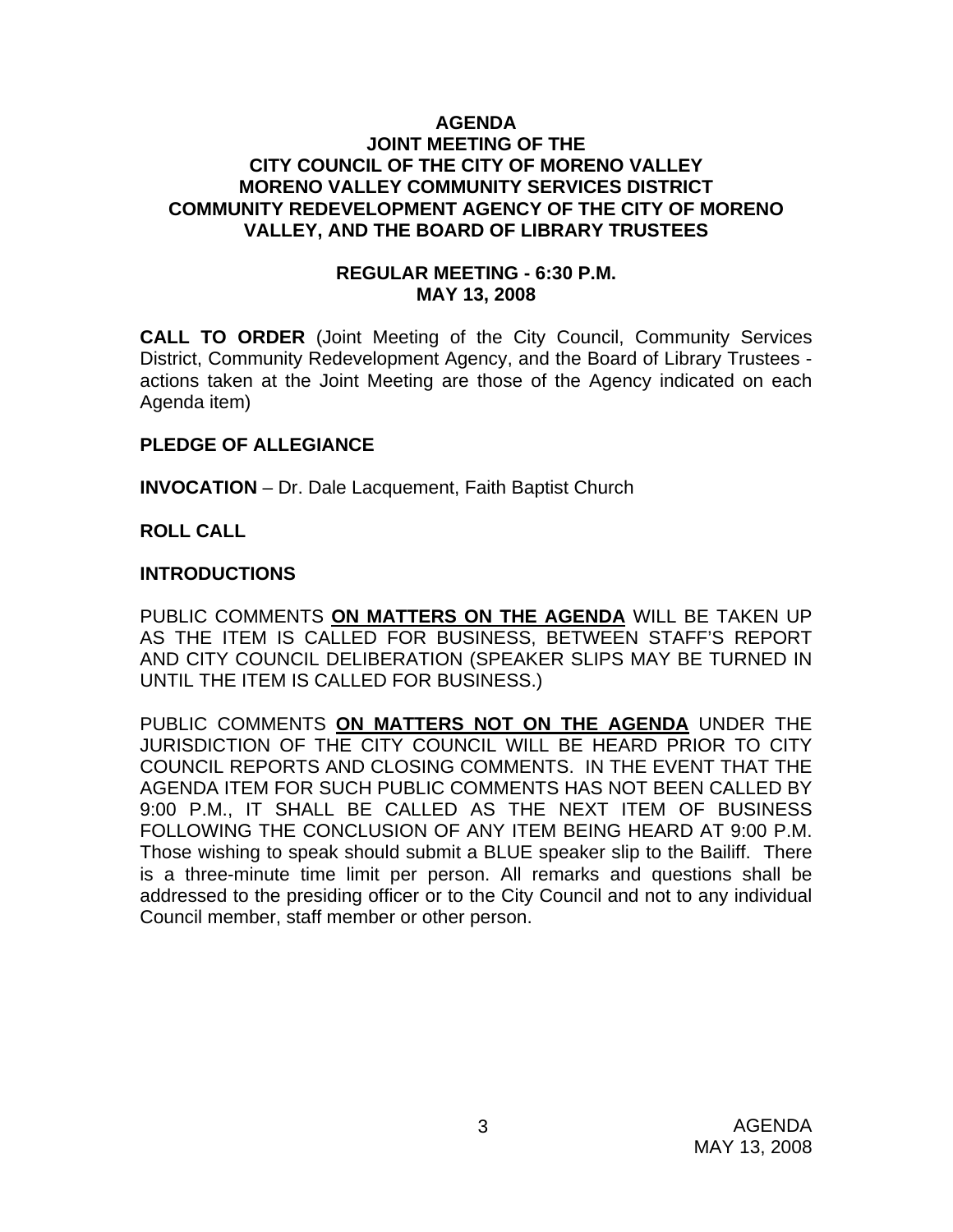## **JOINT CONSENT CALENDARS (SECTIONS A-D)**

All items listed under the Consent Calendars, Sections A, B, C, and D are considered to be routine and non-controversial, and may be enacted by one motion unless a member of the Council, Community Services District, Redevelopment Agency or the Board of Library Trustees requests that an item be removed for separate action. The motion to adopt the Consent Calendars is deemed to be a separate motion by each Agency and shall be so recorded by the City Clerk. Items withdrawn for report or discussion will be heard after public hearing items.

## **A. CONSENT CALENDAR** - **CITY COUNCIL**

- A1. ORDINANCES READING BY TITLE ONLY Recommendation: Waive reading of all Ordinances.
- A2. MINUTES REGULAR MEETING OF APRIL 22, 2008 (Report of: City Clerk's Department)

**Recommendation:** Approve as submitted.

A3. TRACT MAP 30319 – REDUCE FAITHFUL PERFORMANCE BOND AND ADOPT THE RESOLUTION AUTHORIZING ACCEPTANCE OF THE PUBLIC IMPROVEMENTS AS COMPLETE AND ACCEPTING AVENIDA CLASSICA, CALLE DE AMIGOS, AVENIDA ESPALDAR, CALLE RIO VISTA, MAGNIFICA COURT, FUENTE COURT, HACIENDA COURT, AND AVENIDA DE PLATA INTO THE CITY'S MAINTAINED STREET SYSTEM; DEVELOPER - KB HOME GREATER LOS ANGELES, INC., WILDOMAR, CA 92595 (Report of: Public Works Department)

## **Recommendation:**

1. Adopt Resolution No. 2008-44 authorizing the acceptance of the public improvements for Tract Map 30319 as complete and accepting Avenida Classica, Calle De Amigos, Avenida Espaldar, Calle Rio Vista, Magnifica Court, Fuente Court, Hacienda Court, and Avenida De Plata into the City's maintained street system; and

Resolution No. 2008-44

A Resolution of the City Council of the City of Moreno Valley, California, Authorizing the Acceptance of the Public Improvements as Complete within Tract Map 30319, and Accepting Avenida Classica, Calle De Amigos, Avenida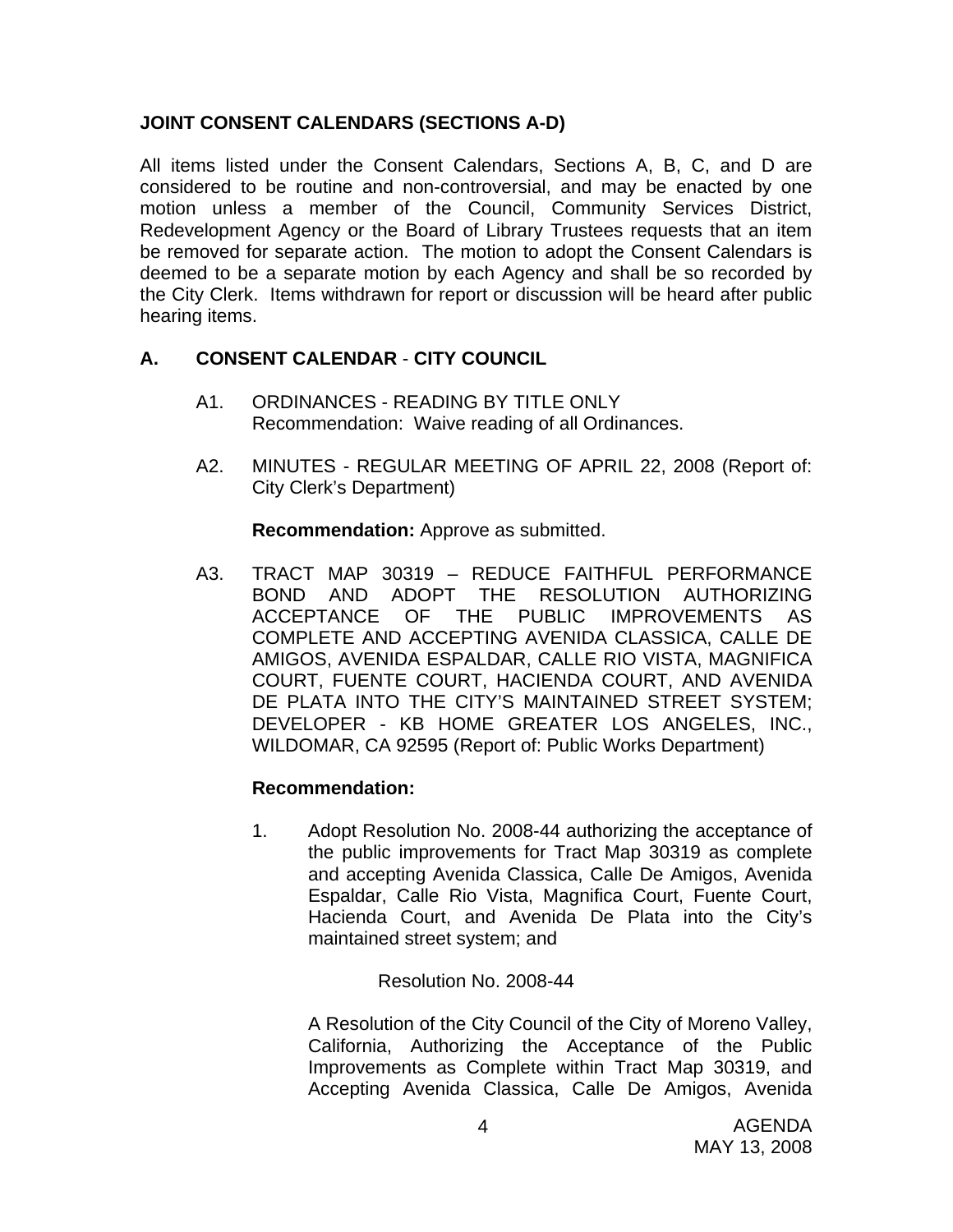Espaldar, Calle Rio Vista, Magnifica Court, Fuente Court, Hacienda Court, and Avenida De Plata into the City's Maintained Street System

- 2. Authorize the City Engineer to execute the 90% reduction to the Faithful Performance Bond, exonerate the Material and Labor Bond in 90 days if there are no stop notices or liens on file with the City Clerk, and exonerate the final 10% of the Faithful Performance Bond in one year when all clearances are received.
- A4. TRACT MAP 30320-1 REDUCE FAITHFUL PERFORMANCE BOND AND ADOPT THE RESOLUTION AUTHORIZING ACCEPTANCE OF THE PUBLIC IMPROVEMENTS AS COMPLETE AND ACCEPTING CAMINO QUINTANA, CORTE ANTIGUA, CALLE ENSENADA, AND THE PORTIONS OF CALLE DE AMIGOS, AVENIDA CLASSICA, CAMINO SONRISA, AND CAMINO ROSADA ASSOCIATED WITH THE PROJECT INTO THE CITY'S MAINTAINED STREET SYSTEM; DEVELOPER – WL HOMES LLC DBA JOHN LAING HOMES, CORONA, CA 92879 (Report of: Public Works Department)

## **Recommendation:**

1. Adopt Resolution No. 2008-45 authorizing the acceptance of the public improvements for Tract Map 30320-1 as complete and accepting Camino Quintana, Corte Antigua, Calle Ensenada, and the portions of Calle de Amigos, Avenida Classica, Camino Sonrisa, and Camino Rosada associated with the project into the City's maintained street system; and

Resolution No. 2008-45

A Resolution of the City Council of the City of Moreno Valley, California, Authorizing the Acceptance of the Public Improvements as Complete within Tract Map 30320-1, and Accepting Camino Quintana, Corte Antigua, Calle Ensenada, and the Portions of Calle de Amigos, Avenida Classica, Camino Sonrisa, and Camino Rosada Associated with the Project into the City's Maintained Street System

2. Authorize the City Engineer to execute the 90% reduction to the Faithful Performance Bond, exonerate the Material and Labor Bond in 90 days if there are no stop notices or liens on file with the City Clerk, and exonerate the final 10% of the Faithful Performance Bond in one year when all clearances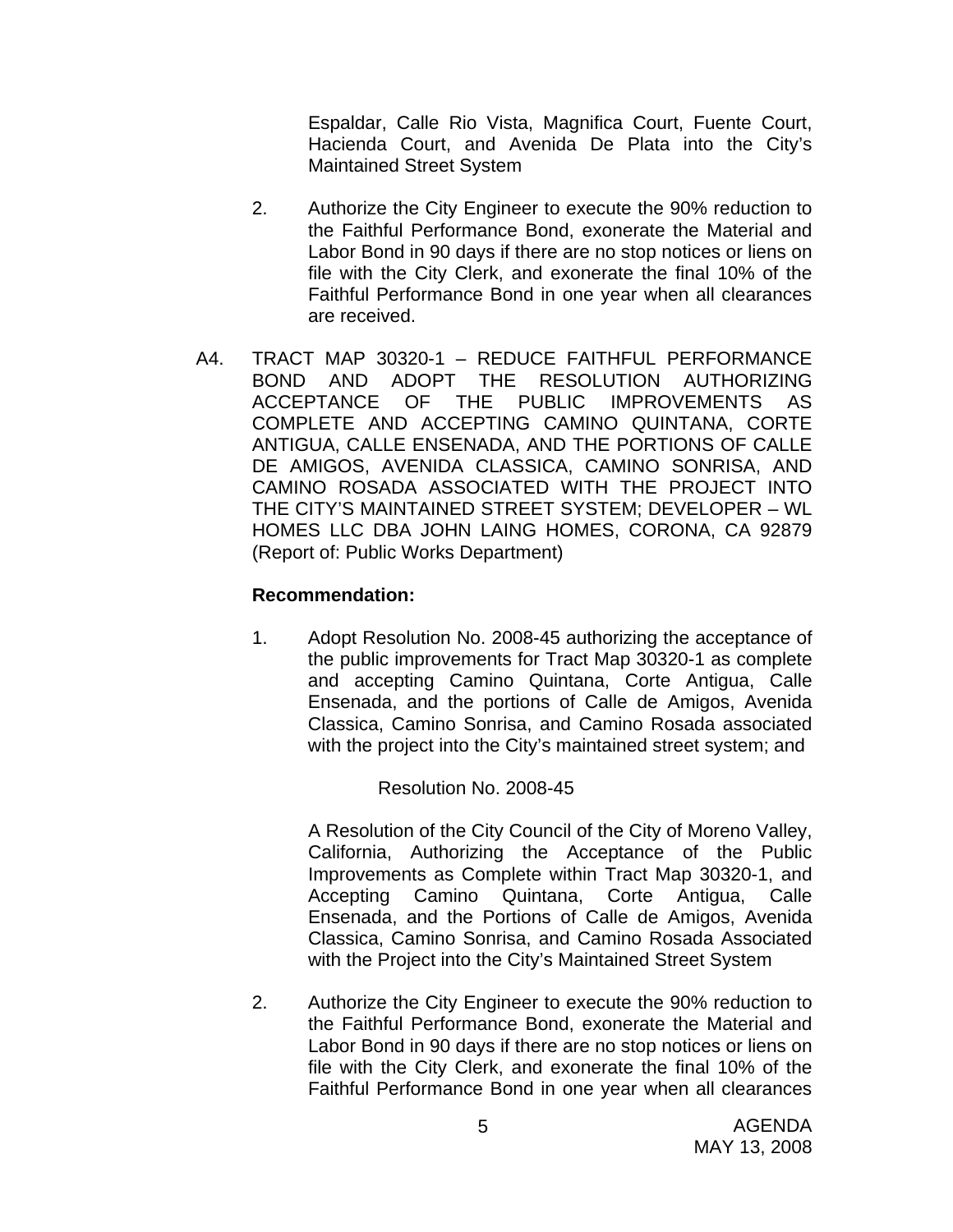are received.

A5. 2008 LEGISLATIVE UPDATE (Report of: Assistant City Manager)

**Recommendation:** Receive and file the report.

A6. PROJECT ASSISTANCE AGREEMENT FOR CITY INTERCHANGES (PUBLIC WORKS) AT SR-60/REDLANDS BOULEVARD, SR-60/THEODORE STREET, AND SR-60/GILMAN SPRINGS ROAD (Report of: Public Works Department)

## **Recommendation:**

- 1. Approve the "Project Assistance Agreement for City Interchanges" with Highland Fairview Operating Co., 14225 Corporate Way, Moreno Valley, CA 92552, for reimbursement of City staff support and related expenses;
- 2. Authorize the City Manger to execute the "Project Assistance Agreement for City Interchanges" with Highland Fairview Operating Co.;
- 3. Authorize the Public Works Director/City Engineer to execute any subsequent amendments to the "Project Assistance Agreement for City Interchanges" subject to approval of the City Attorney;
- 4. Authorize the Finance Director to recognize deposits from Highland Fairview Operating Co. in a Revenue Trust Account (359.359.2240.26) and appropriate the initial \$50,000 to account for the cost of staff and related facility and support services (Fund 011.52913); and
- 5. Authorize the Finance Director to appropriate additional funds in the Expenditure Account (Fund 011.52913) as additional deposit monies are received from Highland Fairview Operating Co.
- A7. AUTHORIZATION TO ISSUE PURCHASE ORDER FOR CONSTRUCTION SURVEY SERVICES FOR PIGEON PASS ROAD STREET IMPROVEMENTS FROM IRONWOOD AVENUE TO NORTH CITY LIMITS - PROJECT NO. 06-41570324 (Report of: Public Works Department)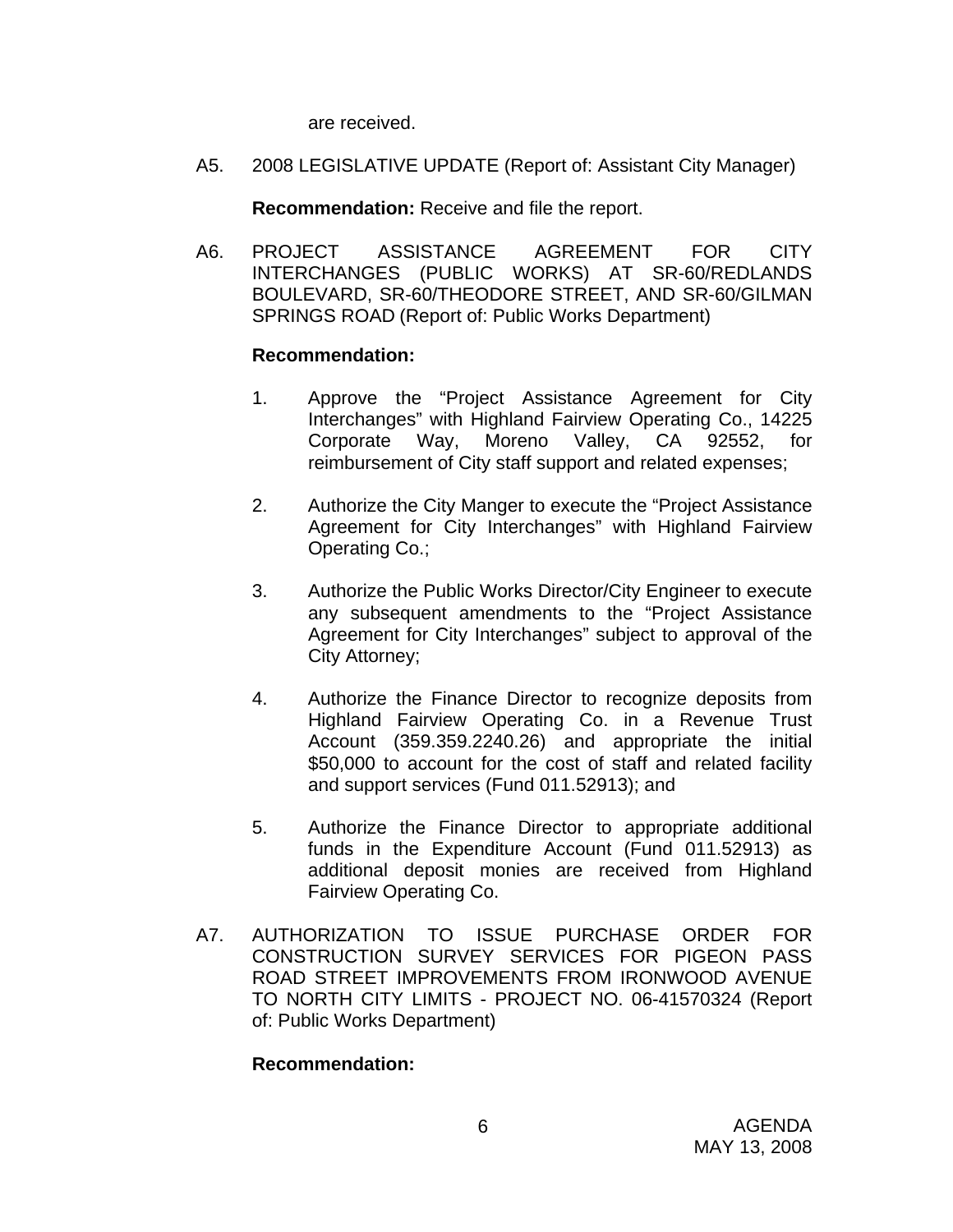- 1. Authorize the Finance Director to issue a Purchase Order to PSOMAS, 2110 Iowa Avenue, Suite 101, Riverside, CA 92507 in the amount of \$112,680 (\$93,900 plus 20% contingency) for construction survey services (Account No. 415.70324).
- A8. PARCEL MAP 35027 APPROVE FINAL MAP, SOUTHWEST CORNER OF IRONWOOD AVENUE AND NASON STREET, DEVELOPER - DAVID LANTZ, MORENO VALLEY, CA 92555 (Report of: Public Works Department)

## **Recommendation:**

- 1. Approve Parcel Map 35027; and
- 2. Authorize the City Clerk to sign the map and transmit said map to the County Recorder's Office for recordation.
- A9. PA04-0058 REQUEST TO CONDUCT A FULL ROAD CLOSURE OF EUCALYPTUS AVENUE FROM PERRIS BOULEVARD TO APPROXIMATELY 600' EAST FOR THE CONSTRUCTION OF SUNNYMEAD MASTER DRAINAGE PLAN LINE P-6 AND CORRESPONDING STREET IMPROVEMENTS FROM MAY 19, 2008 - JULY 23, 2008, DEVELOPER: PERRIS ISLE LIMITED PARTNERSHIP, A CALIFORNIA LIMITED PARTNERSHIP, MERCED, CA 95348 (Report of: Public Works Department)

## **Recommendation:**

- 1. Authorize a full road closure of Eucalyptus Avenue from Perris Boulevard to approximately 600' east for the construction of Sunnymead Master Drainage Plan Line P-6 and corresponding street improvements from May 19, 2008 – July 23, 2008; and
- 2. Authorize the City Engineer to allow for an additional 30 day extension to the proposed road closure window if the project is delayed due to unforeseen construction issues.
- A10. 2007 ANNUAL REPORT OF THE PLANNING COMMISSION (Report of: Community Development Department)

## **Recommendation:**

1. Receive and file the 2007 Annual Report of the Planning Commission; and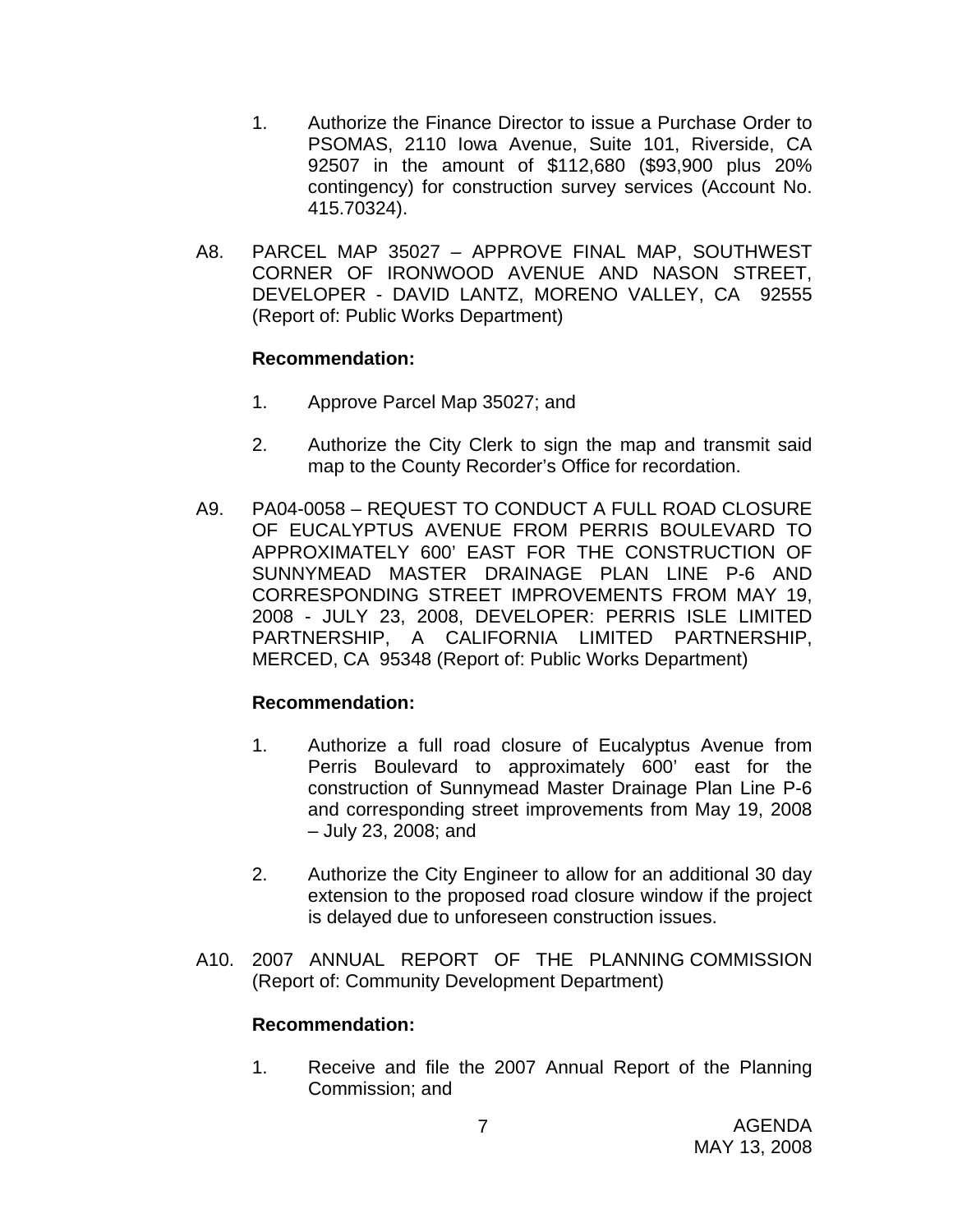- 2. Authorize transmittal to the California State Office of Planning and Research in accordance with the California Government Code Section 65040.5.
- A11. AGREEMENT FOR PROFESSIONAL CONSULTANT SERVICES FOR PART 1, PHASE 1 OF THE BOX SPRINGS ROAD IMPROVEMENTS PROJECT FROM 500 FEET WEST OF CLARK STREET TO DAY STREET, PROJECT NO. 10-41570027(Report of: Public Works Department)

- 1. Approve the Agreement for Professional Consultant Services for Project Approval and Environmental Documentation (PA&ED), Part 1, Phase 1 only, of the Box Springs Road improvements project, from 500 feet west of Clark Street to Day Street, with AEI-CASC Engineering, Inc., 937 South Via Lata, Suite 500, Colton, California 92324;
- 2. Authorize the City Manager to execute said Agreement for Professional Consultant Services for Project Approval and Environmental Documentation (PA&ED), Part 1, Phase 1 only, of the Box Springs Road improvements project, from 500 feet west of Clark Street to Day Street, with AEI-CASC Engineering, Inc.;
- 3. Authorize the Finance Director to issue a Purchase Order to AEI-CASC Engineering, Inc. for the Box Spring Road improvements project from 500 feet west of Clark Street to Day Street in the amount of \$229,699.00 (\$191,391.00 proposal amount for Part 1, Phase 1, plus 20% contingency) when the Agreement has been signed by all parties (Account No. 415.70027); and
- 4. Authorize the Public Works Director/City Engineer to execute any subsequent Amendments to the Agreement for Professional Consultant Services with AEI-CASC Engineering, Inc., up to but not to exceed the Purchase Order contingency amount of \$38,278.00, subject to the approval of the City Attorney.
- A12. ACCEPT AND APPROVE THE TRANSPORTATION UNIFORM MITIGATION FEE (TUMF) PROGRAM AGREEMENT BETWEEN THE WESTERN RIVERSIDE COUNCIL OF GOVERNMENTS (WRCOG) AND THE CITY OF MORENO VALLEY FOR THE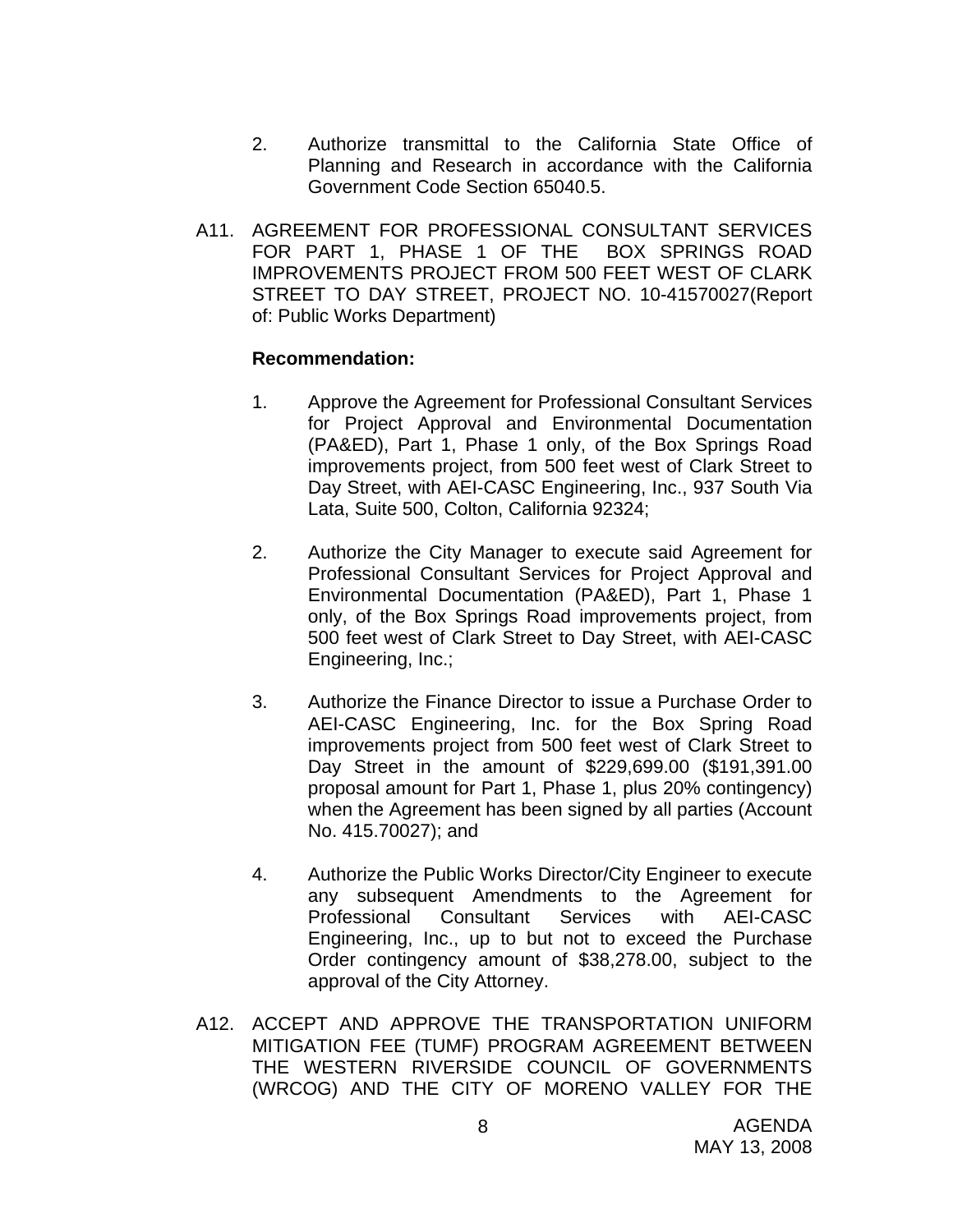ALESSANDRO BOULEVARD STREET IMPROVEMENTS PROJECT, FROM THE WEST CITY LIMITS AT OLD 215 TO FREDERICK STREET, PROJECT NO. 10-41572627 (Report of: Public Works Department)

#### **Recommendation:**

- 1. Accept and approve the Transportation Uniform Mitigation Fee (TUMF) Program agreement between the Western Riverside Council of Governments (WRCOG) and the City of Moreno Valley for Project Approval and Environmental Documentation (PA&ED) services for the Alessandro Boulevard Street Improvements; and
- 2. Authorize the City Manager to execute the Transportation Uniform Mitigation Fee (TUMF) Program agreement between the Western Riverside Council of Governments (WRCOG) and the City of Moreno Valley.
- A13. WARRANT REPORT- MARCH 31, 2008 (Report of: Finance Department)

**Recommendation:** Adopt Resolution No. 2008-46, approving the Warrant Report, dated March 2008, in the total amount of \$20,515,792.16.

## Resolution No. 2008-46

A Resolution of the City Council of the City of Moreno Valley, California, Approving the Warrant Report Dated March 31, 2008

A14. TELECOMMUNICATIONS LICENSE AGREEMENT WITH NEW CINGULAR WIRELESS, PCS, LLC, A DELAWARE LIMITED LIABILITY COMPANY (Report of: Public Works Department)

- 1. Authorize the Mayor to execute a Telecommunications License Agreement with New Cingular Wireless PCS, LLC, a Delaware limited liability company, for approximately 1,248 square feet of ground space on the property known as Weston Park.
- A15. APPROVE RESOLUTION AUTHORIZING THE ELECTRIC UTILITY MANAGER TO ESTABLISH GUIDELINES AND TARGETS FOR MORENO VALLEY ELECTRIC UTILITY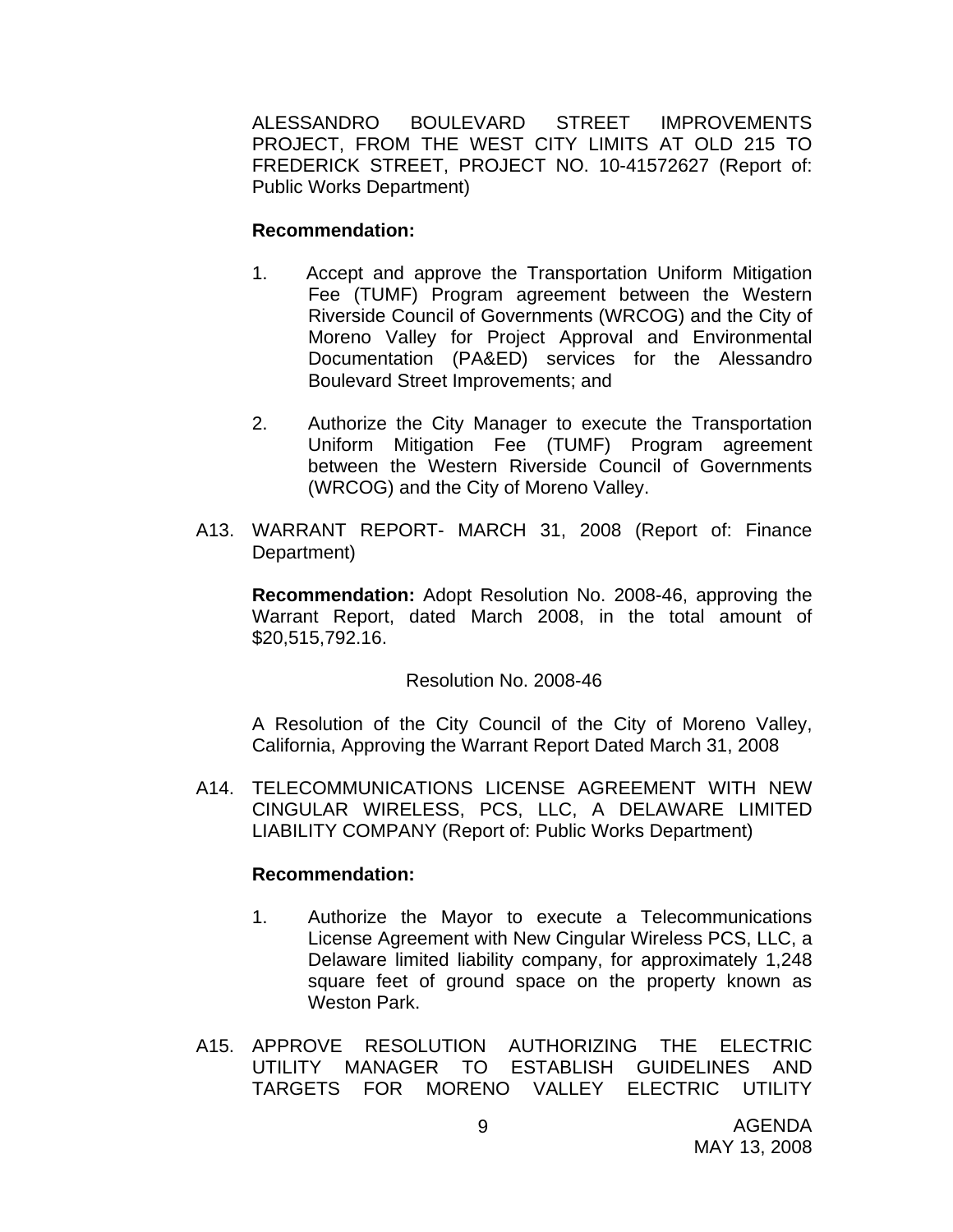RESOURCE ADEQUACY REQUIREMENTS (Report of: Public Works Department)

**Recommendation:** Approve Resolution No. 2008-47 which authorizes the Electric Utility Manager to establish guidelines and targets for Moreno Valley Electric Utility's compliance with the California Independent System Operator (CAISO) Tariff's Resources Adequacy Requirement applicable to electric loads that are under local jurisdiction.

## Resolution No. 2008-47

A Resolution of the City Council of the City of Moreno Valley, California, Authorizing the Electric Utility Manager to Establish Guidelines and Targets for Moreno Valley Electric Utility (MVU) Resource Adequacy Requirements

A16. AUTHORIZATION TO AWARD THE CONSTRUCTION CONTRACT FOR INDIAN STREET AND CACTUS AVENUE INTERSECTION AND STORM DRAIN IMPROVEMENTS - PROJECT NO. 03-12567123 (Report of: Public Works Department)

- 1. Award the construction contract for Indian Street and Cactus Avenue Intersection and Storm Drain Improvements to All American Asphalt, P.O. Box 2229, Corona, CA, 92878, the lowest responsible bidder;
- 2. Authorize the City Manager to execute a contract with All American Asphalt;
- 3. Authorize the issuance of a Purchase Order for All American Asphalt, in the amount of \$690,000 (the bid amount plus 10% contingency) when the contract has been signed by all parties; and
- 4. Authorize the Public Works Director/City Engineer to execute any subsequent change orders to the contract with All American Asphalt, up to, but not exceeding, the Purchase Order contingency amount of \$63,000, subject to the approval of the City Attorney.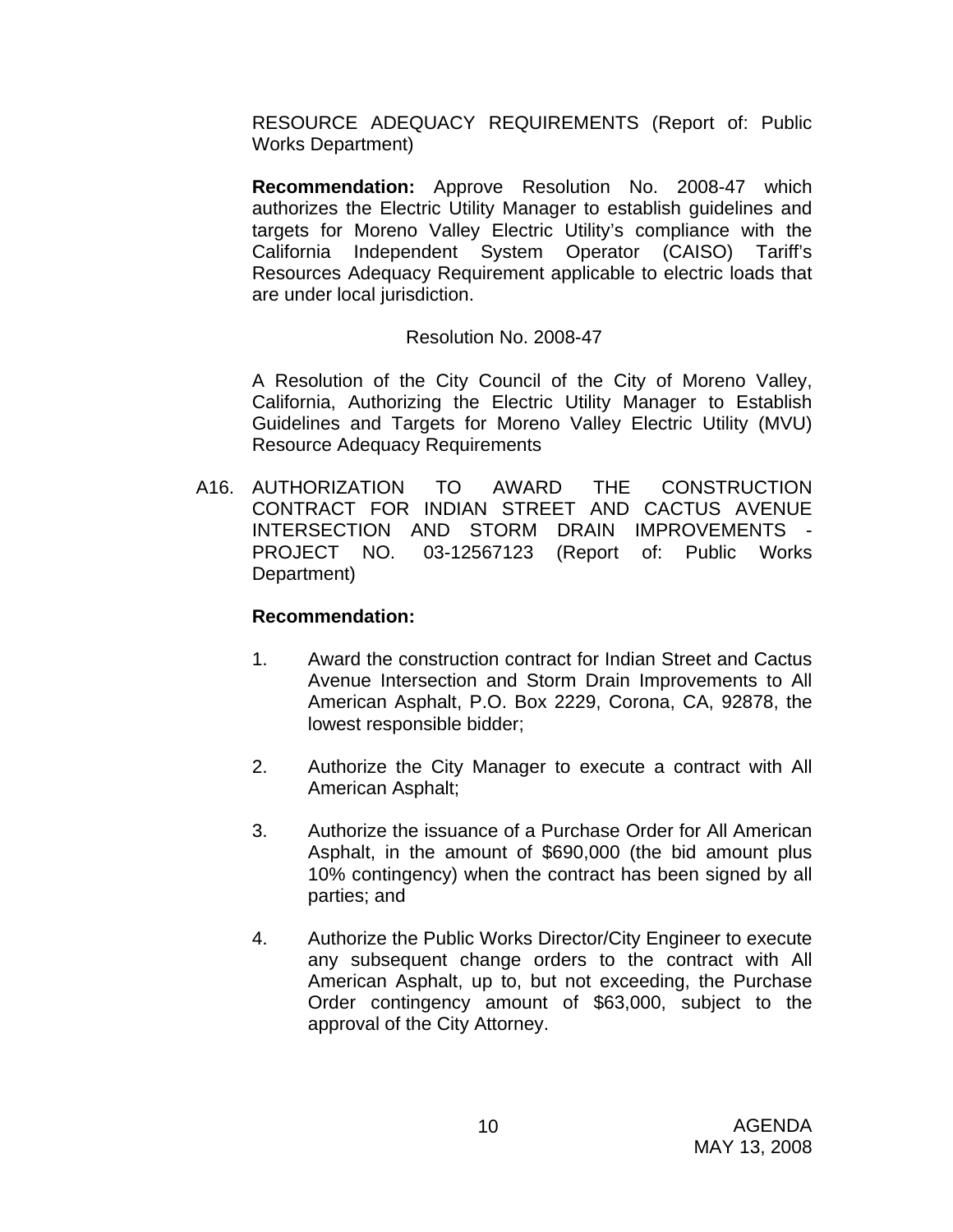A17. REVISED CITY COUNCIL EMERGENCY NOTIFICATION POLICY (Report of: Assistant City Manager)

**Recommendation:** Approve the revised City Council Emergency Notification Policy.

A18. REPLACEMENT OF THE MORENO VALLEY POLICE DEPARTMENT SPECIAL ENFORCEMENT TEAM RAPID DEPLOYMENT VEHICLE (RAID VAN) (Report of: Police Department)

- 1. Approve the replacement of the raid van that was redeployed in 2005;
- 2. Find that it is in the best interest of the City to purchase a Sprinter van from the single-source provider, Moss Bros. Dodge of San Bernardino, rather than require a competitivepurchasing process. The Sprinter van, currently available at Moss Bros. Dodge, is one of few available in the United States. Ordering and delivery of a similar van will take approximately eight months with no set price available at this time;
- 3. Approve the use of approximately \$61,058.47 of the \$71,368.98 in available asset forfeiture monies to purchase a multi-personnel raid van;
- 4. Approve the purchase of (1) Dodge Sprinter extended cargo van with 170" wheelbase and high roof, for use by the Moreno Valley Police Department special teams as a raid van from the single-source provider Moss Bros. Dodge of San Bernardino for \$52,058.47;
- 5. Award a second purchase requisition for the rear interior conversion of the van; with insulation, rear seating benches/storage and safety rails from the sole-source vendor ThunderWorks in San Diego, CA at a cost of about \$9,000.00; and
- 6. Appropriate \$61,059 in account #010.62710.6641.645 for the purchase of a multi-personnel rapid-deployment vehicle (raid van) with special equipment.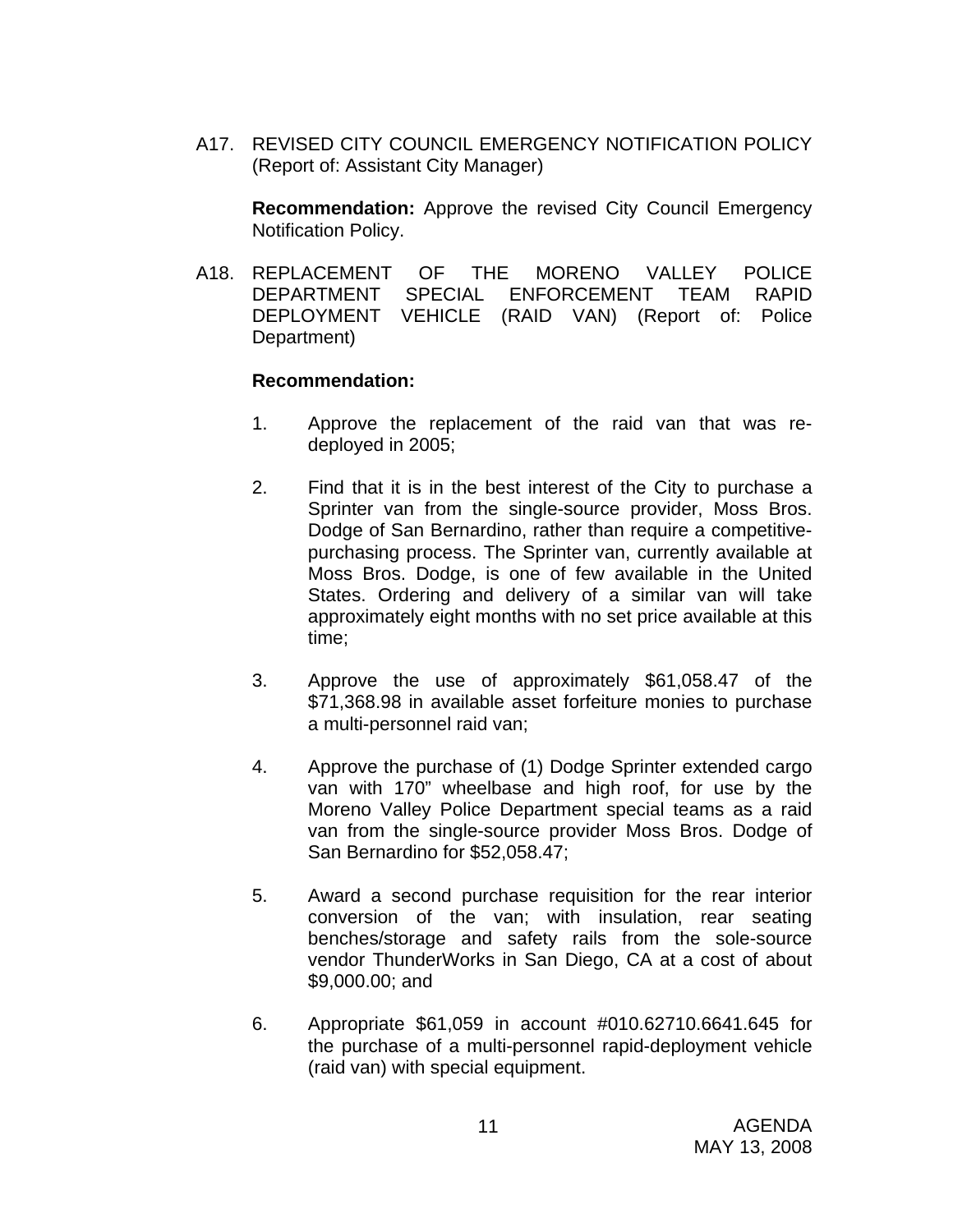A19. PROFESSIONAL CONSULTANT SERVICES AGREEMENT FOR SR-60/MORENO BEACH DRIVE INTERCHANGE AND NASON STREET OVERCROSSING IMPROVEMENTS, PROJECT NO. 07- 41570024 (Report of: Public Works Department)

## **Recommendation:**

- 1. Authorize the "Agreement for Professional Consultant Services" with Parsons Transportation Group Inc., 1133 Fifteenth Street NW, Washington, DC 20005-2701, to provide design and construction support services for a total contract not to exceed \$3,387,611;
- 2. Authorize the City Manager to execute the "Agreement for Professional Consultant Services" with Parsons Transportation Group Inc.;
- 3. Authorize the issuance of two purchase orders with Parsons Transportation Group Inc. totaling \$3,051,393 (\$2,773,994 plus 10% contingency) to be funded from Account Nos. 415.70024 (\$2,451,393) and 415.70327 (\$600,000) when the agreement has been signed by all parties;
- 4. Authorize an increase to the purchase order with Parsons Transportation Group for \$674,979 (\$613,617 plus 10% contingency), pending City Council approval of the Fiscal Year 08/09 budget (Account 415.70327); and
- 5. Authorize the Public Works Director/City Engineer to execute any subsequent related minor amendments to the "Agreement for Professional Consultant Services" with Parsons Transportation Group Inc., up to but not to exceed the 10% contingency amount of \$338,761 subject to approval by the City Attorney.
- A20. REQUEST SUPPLEMENTAL APPROPRIATION TO COMPLETE CONSTRUCTION OF FIRE STATION #58 -- PROJECT NO. 05- 43472523 (Report of: Public Works Department)

## **Recommendation:**

1. Appropriate an additional \$164,000 in Account #501.82025 to complete construction of Fire Station #58 and authorize a transfer from the General Fund Capital Reserve to fund this appropriation; and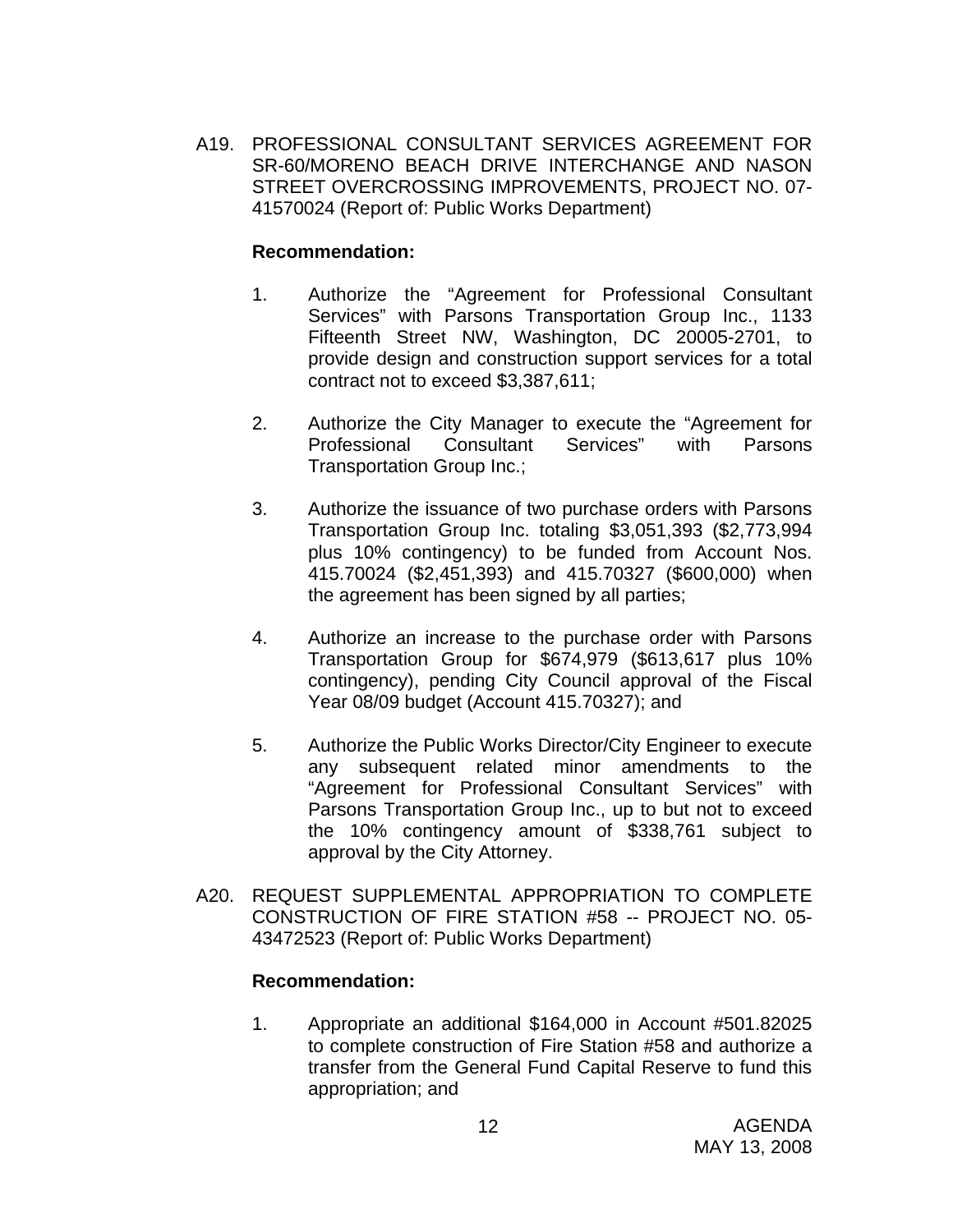- 2. Authorize an increase to Purchase Order No. 31320 with Tovey/Schultz Construction for \$58,000 for additional costs associated with unanticipated utility installation work.
- A21. AUTHORIZE INCREASE TO PURCHASE ORDER WITH VALI COOPER & ASSOCIATES, INC. FOR FIRE STATION #58; PROJECT NO. 05-43472523 (Report of: Public Works Department)

**Recommendation:** Authorize an increase to the Purchase order with Vali Cooper & Associates, Inc. in the amount of \$17,000 for additional inspection services.

A22. APPROVE THIRD AMENDMENT TO AGREEMENT FOR PROFESSIONAL CONSULTANT SERVICES WITH STK ARCHITECTURE FOR FIRE STATION #58; PROJECT NO. 05- 43472523 (Report of: Public Works Department)

## **Recommendation:**

- 1. Approve the "Third Amendment to Agreement for Professional Consultant Services" with STK Architecture (STK), Inc., 2575 South Jacinto Avenue, San Jacinto, California 92583-5318 and authorize the City Manager to execute said "Third Amendment to Agreement for Professional Consultant Services"; and
- 2. Authorize an increase to the Purchase Order with STK Architecture, Inc., in the amount of \$54,000 when the Third Amendment has been signed by all parties.
- A23. AUTHORIZATION TO APPROVE THIRD AMENDMENT TO AGREEMENT FOR PROFESSIONAL CONSULTANT SERVICES WITH HDR ENGINEERING AND AUTHORIZATION TO INCREASE PURCHASE ORDER WITH HDR ENGINEERING, FOR PIGEON PASS ROAD STREET IMPROVEMENTS FROM IRONWOOD AVENUE TO NORTH CITY LIMITS; PROJECT NO. 06-41570324 (Report of: Public Works Department)

## **Recommendation:**

1. Approve the "Third Amendment to Agreement for Professional Consultant Services" with HDR Engineering, Inc., 3230 El Camino Real, Suite 200, Irvine, CA 92602 for construction design support services, and authorize the City Manager to execute said "Third Amendment to Agreement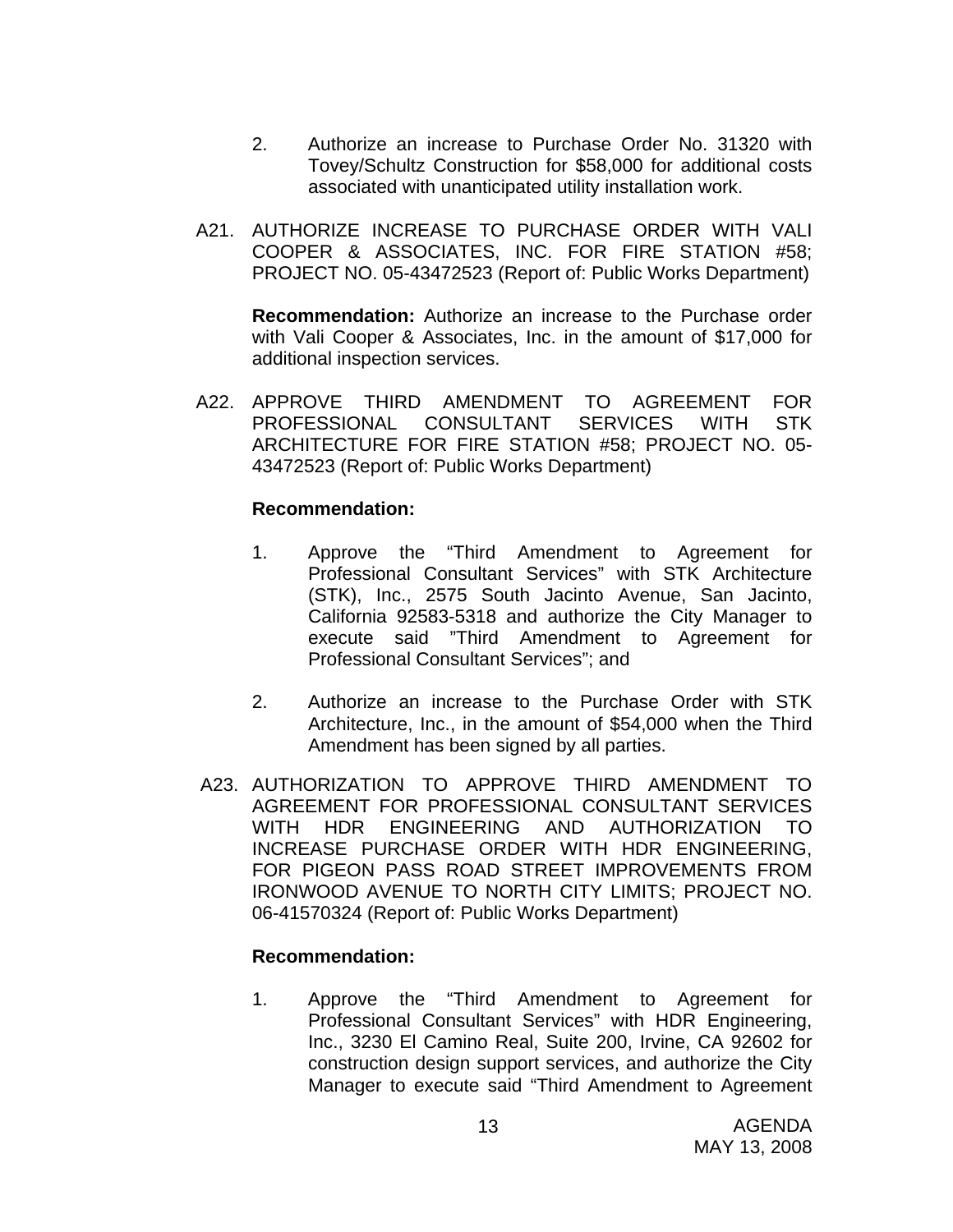for Professional Consultant Services" with HDR Engineering,  $Inc.:$ 

- 2. Authorize an increase to the Purchase Order with HDR Engineering, Inc., in the amount of \$57,840 (\$48,200 plus 20% contingency) when the Third Amendment has been signed by all parties (Account No. 415.70324); and
- 3. Authorize the City Engineer to execute any subsequent amendments to the Agreement for the 20% contingency amount of \$9,640, subject to the approval of the City Attorney.
- A24. APPROVE THE CITY OF MORENO VALLEY'S FISCAL YEAR 2009-2013 MEASURE "A" LOCAL STREETS AND ROADS CAPITAL IMPROVEMENT PLAN AND MAINTENANCE OF EFFORT CERTIFICATION STATEMENT (Report of: Public Works Department)

## **Recommendation:**

- 1. Approve the City of Moreno Valley's Fiscal Year (FY) 2009- 2013 Measure "A" Local Streets and Roads Capital Improvement Plan (CIP) and the Maintenance of Effort (MOE) Certification Statement.
- A25. AUTHORIZATION FOR CONSTRUCTION MANAGEMENT AND INSPECTION SERVICES FOR PIGEON PASS ROAD STREET IMPROVEMENTS FROM IRONWOOD AVENUE TO NORTH CITY LIMITS; PROJECT NO. 06-41570324 (Report of: Public Works Department)

- 1. Approve the Agreement for Construction Management and Inspection Consultant Services with Berg and Associates, Inc., 112 S. Euclid Avenue, Suite 210, Ontario, CA 91762 to provide construction management and inspection services and authorize the City Manager to execute said Agreement;
- 2. Authorize issuance of a Purchase Order to Berg & Associates in the amount of \$366,809 (\$305,674 plus 20% contingency from Account No. 415-70324) for construction management and inspection services; and
- 3. Authorize the Public Works Director/City Engineer to execute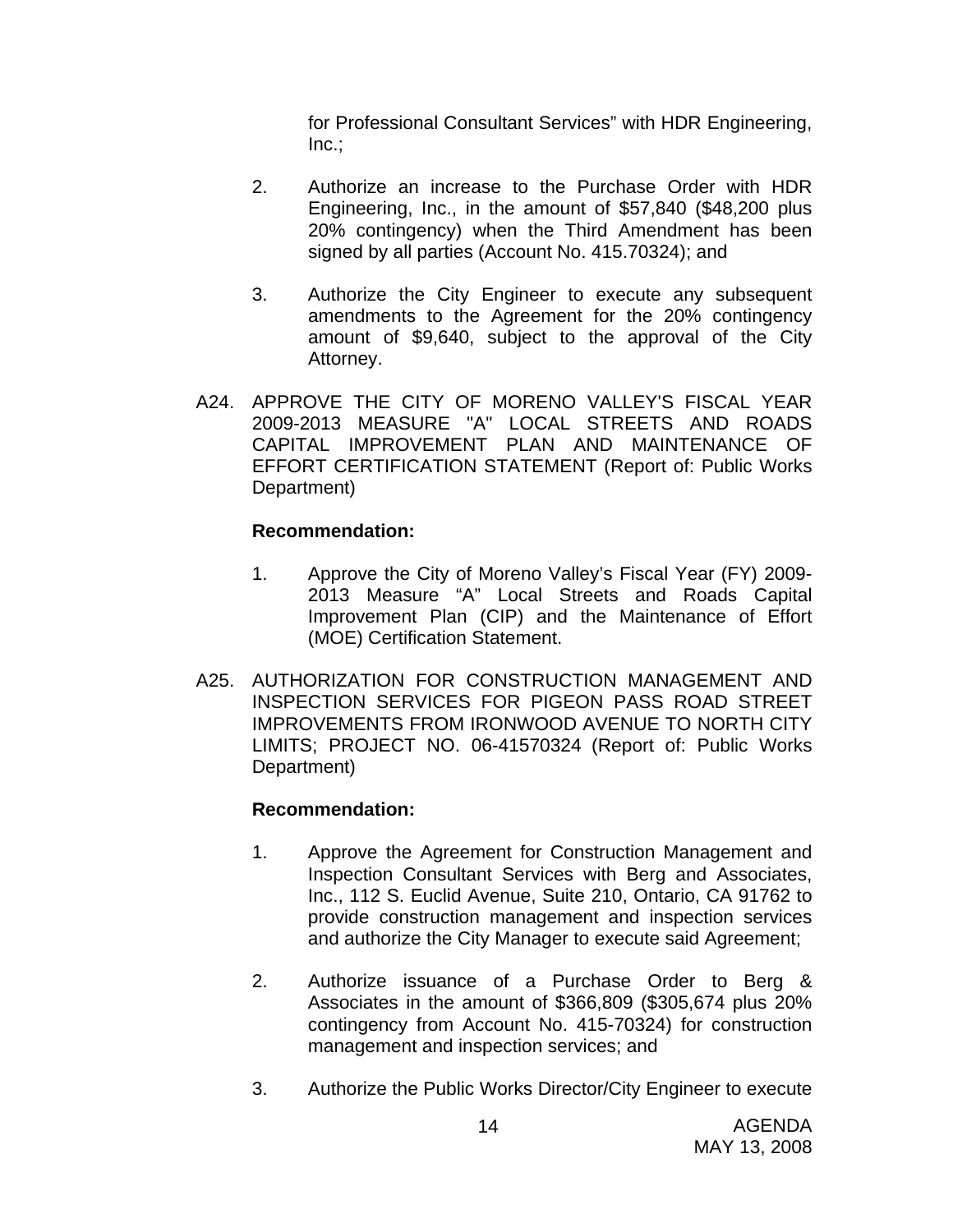any subsequent related minor amendments to the contract with Berg and Associates, Inc. up to but not exceeding the contingency amount of \$61,135, subject to the approval of the City Attorney.

A26. ORDINANCE NO. 773, AMENDING TITLE 9, CHAPTER 9.03 (SECTION 9.03.040) OF THE MORENO VALLEY MUNICIPAL CODE ENTITLED "RESIDENTIAL SITE DEVELOPMENT STANDARDS" FOR RURAL AND HILLSIDE RESIDENTIAL DEVELOPMENT AND CHAPTER 9.16, ARTICLE IV "APPLICATIONS FOR HILLSIDE DEVELOPMENT" RELATING TO MINOR MODIFICATIONS OF GENERAL AND DESIGN GUIDELINES FOR RURAL AND HILLSIDE RESIDENTIAL DEVELOPMENT CITYWIDE AND FINDING THAT THE AMENDMENT (PA06-0053) IS EXEMPT UNDER SECTION 15061 OF THE CALIFORNIA ENVIRONMENTAL QUALITY ACT (CEQA) GUIDELINES (RECEIVED FIRST READING AND INTRODUCTION ON APRIL 22, 2008 ON A 5-0 VOTE) (Report of: Community Development Department)

## **Recommendation:** Adopt Ordinance No. 773.

## Ordinance No. 773

An Ordinance of the City Council of the City of Moreno Valley, California, Amending Title 9, Chapter 9.03 (Section 9.03.040) of the Moreno Valley Municipal Code Entitled "Residential Site Development Standards" for Rural and Hillside Residential Development and Chapter 9.16, Article IV "Applications for Hillside Development" Relating to Minor Modifications of General and Design Guidelines for Rural and Hillside Residential Development Citywide and Finding that the Amendment (PA06-0053) is Exempt under Section 15061 of the California Environmental Quality Act (CEQA) Guidelines

A27. ORDINANCE NO. 774, APPROVING A ZONE CHANGE (PA07- 0095) TO CHANGE THE LAND USE FROM RESIDENTIAL 5 TO PUBLIC AT MARCH MIDDLE SCHOOL, FROM RESIDENTIAL 5 TO RESIDENTIAL 15 AND FROM RESIDENTIAL 20 TO RESIDENTIAL 15 FOR THE PROPERTIES LOCATED WITHIN ASSESSOR'S PARCEL NUMBERS 485-220-006, -007, -008, -009, -012, -014, -015, -016, AND -017, LOCATED EAST OF INDIAN STREET, SOUTH OF SANTIAGO DRIVE, NORTH OF IRIS AVENUE, AND WEST OF PERRIS BOULEVARD (RECEIVED FIRST READING AND INTRODUCTION ON APRIL 22, 2008 ON A 5-0 VOTE) (Report of: Community Development Department)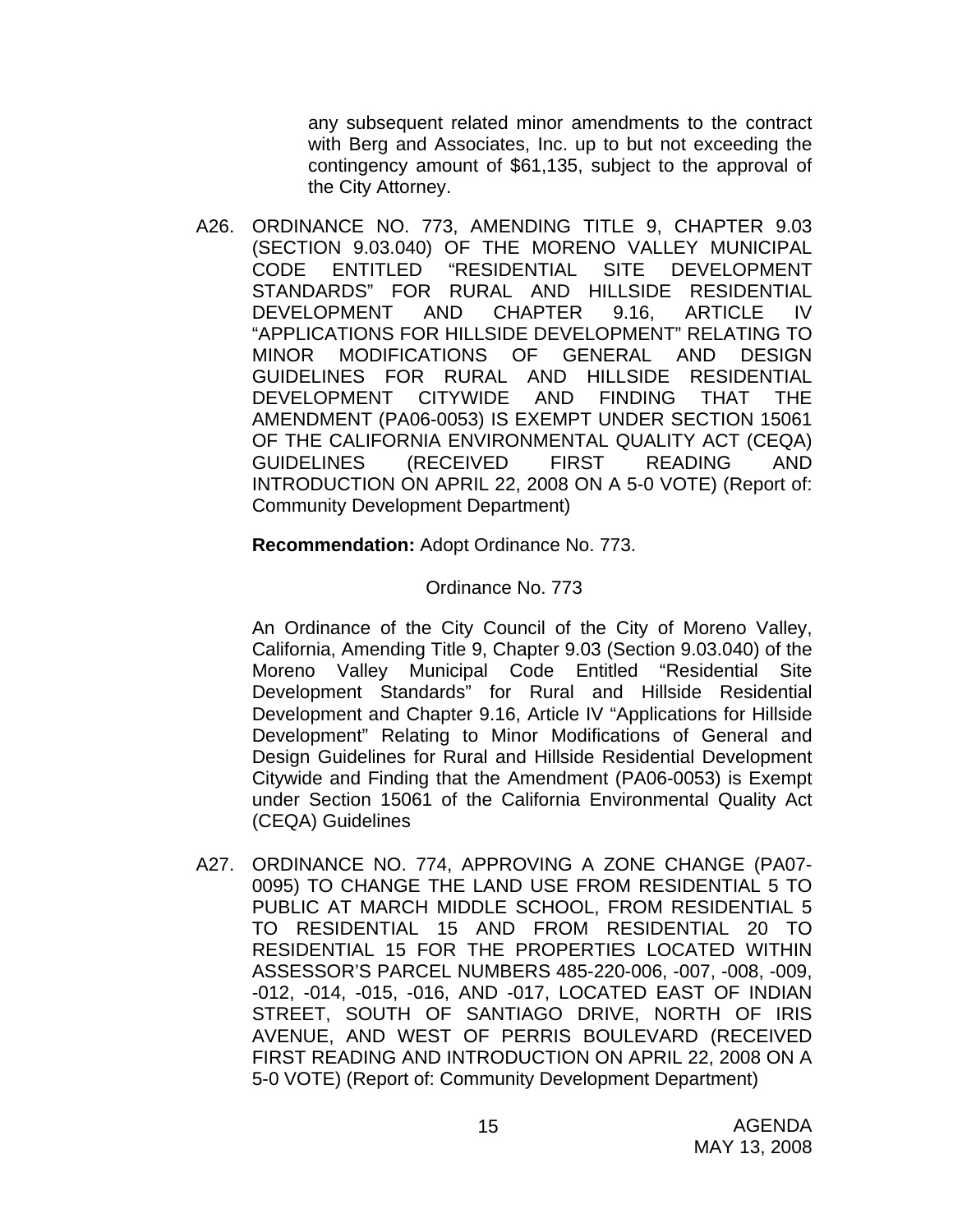**Recommendation:** Adopt Ordinance No. 774

#### Ordinance No. 774

An Ordinance of the City Council of the City of Moreno Valley, California, Approving a Zone Change (PA07-0095) to Change the Land Use from Residential 5 to Public at March Middle School, From Residential 5 to Residential 15 and from Residential 20 to Residential 15 for the Properties Located within Assessor's Parcel Numbers 485-220-006, -007, -008, -009, -012, -014, -015, -016, and -017, Located East of Indian Street, South of Santiago Drive, North of Iris Avenue, and West of Perris Boulevard

A28. ORDINANCE NO. 775, AN ORDINANCE OF THE CITY COUNCIL OF THE CITY OF MORENO VALLEY, CALIFORNIA, APPROVING PA07-0135 (ZONE CHANGE) TO CHANGE THE LAND USE FOR 5.87 – NET ACRES LOCATED WITHIN PORTIONS OF ASSESSOR'S PARCEL NUMBERS 487-060-005, -006, AND -008 FROM R3 TO COMMUNITY COMMERCIAL IN ORDER TO DEVELOP A 176,112 SQUARE FOOT RETAIL CENTER ON 14.2 NET ACRES (RECEIVED FIRST READING AND INTRODUCTION ON APRIL 22, 2008 ON A 5-0 VOTE) (Report of: Community Development Department)

#### **Recommendation:** Adopt Ordinance No. 775.

## Ordinance No. 775

An Ordinance of the City Council of the City of Moreno Valley, California, Approving PA07-0135 (Zone Change) to Change the Land Use for 5.87 – Net Acres Located within Portions of Assessor's Parcel Numbers 487-060-005, -006, and -008 from R3 to Community Commercial in Order to Develop a 176,112 Square Foot Retail Center on 14.2 Net Acres

 A29. CITY COUNCIL REPORTS ON REIMBURSABLE ACTIVITIES (Report of: City Clerk's Department) Recommendation: Receive and file the Reports on Reimbursable Activities for the period of April 16 – May 6, 2008.

## **B. CONSENT CALENDAR** - **COMMUNITY SERVICES DISTRICT**

- B1. ORDINANCES READING BY TITLE ONLY Recommendation: Waive reading of all Ordinances.
- B2. MINUTES REGULAR MEETING OF APRIL 22, 2008 (Report of: City Clerk's Department)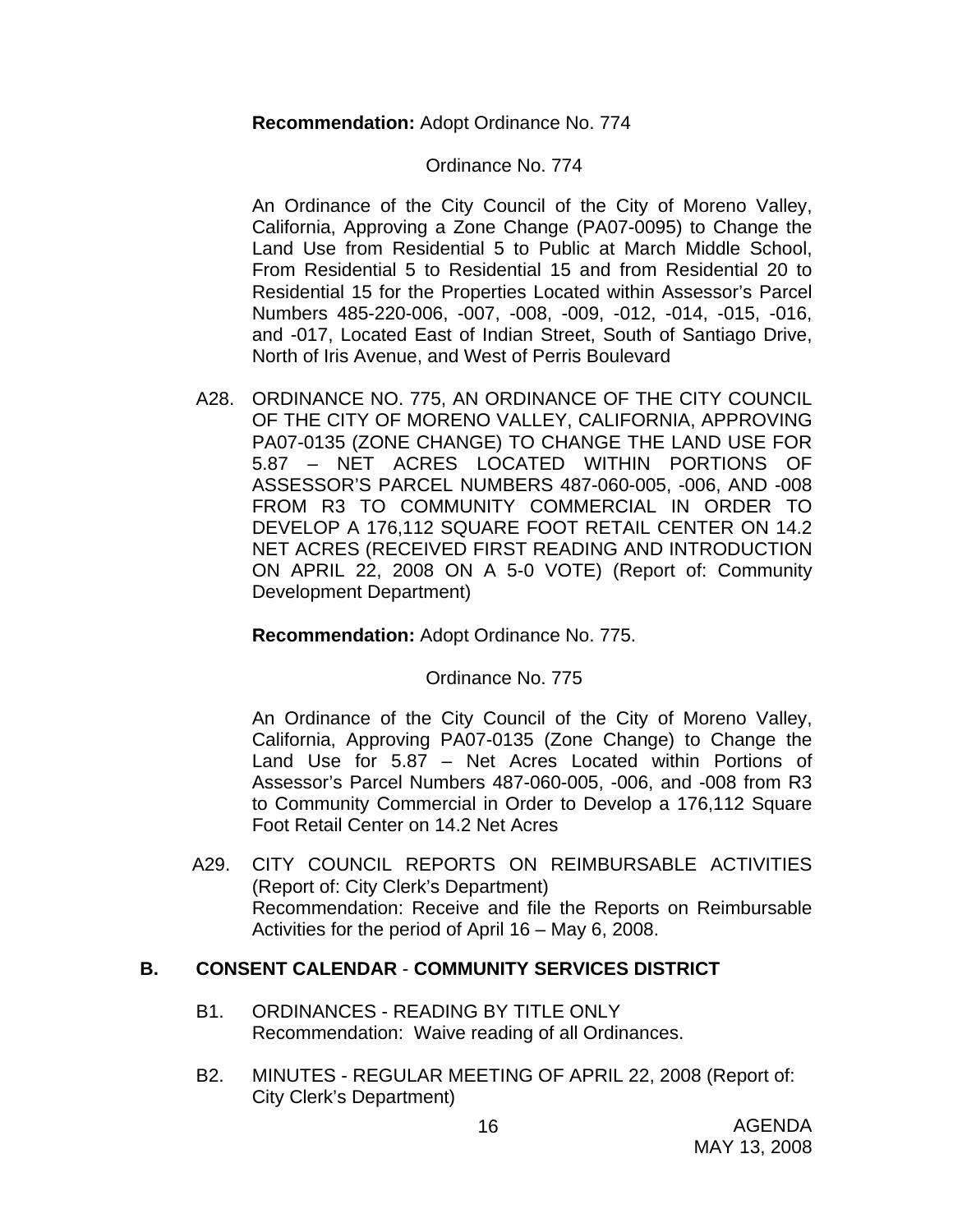**Recommendation:** Approve as submitted.

B3. AUTHORIZATION TO CLOSE PUBLIC STREETS FOR THE INDEPENDENCE DAY FESTIVITIES ON FRIDAY, JULY 4, 2008 (Report of: Parks and Community Services Department)

- 1. Authorize the closure of the following streets between the hours of 7:00 a.m. and 12:00 noon for the purpose of conducting the Fourth of July Parade scheduled to take place on July 4, 2008.
	- a. TownGate Boulevard between Frederick Street, Eucalyptus Avenue and Memorial Way;
	- b. Frederick Street between Centerpointe Drive and Cactus Avenue;
	- c. Cottonwood Avenue between Pan Am Boulevard and Dunhill Drive;
	- d. Eucalyptus Avenue between Pan Am Boulevard and Kochi Drive;
	- e. Dracaea Avenue between Pan Am Boulevard and Kochi Drive;
	- f. Atlantic Circle east of Frederick Street;
	- g. Brabham Street between Frederick Street and Andretti Street;
	- h. TownGate Boulevard between Frederick Street and Heritage Way;
	- i. Bay Avenue between Kristina Court and Courage Street;
	- j. Alessandro Boulevard between Chagall Court and Elsworth Street;
	- k. Resource Way between Frederick Street and Corporate Way;
	- l. Corporate Way between Calle San Juan de Los Lagos and Resource Way;
	- m. Calle San Juan de Los Lagos between Frederick Street and Veterans Way;
	- n. Veterans Way between Cactus Avenue and Alessandro Boulevard;
	- o. New Hope between Veterans Way and Elsworth; and
	- p. Heritage Way between TownGate Boulevard and Town Circle.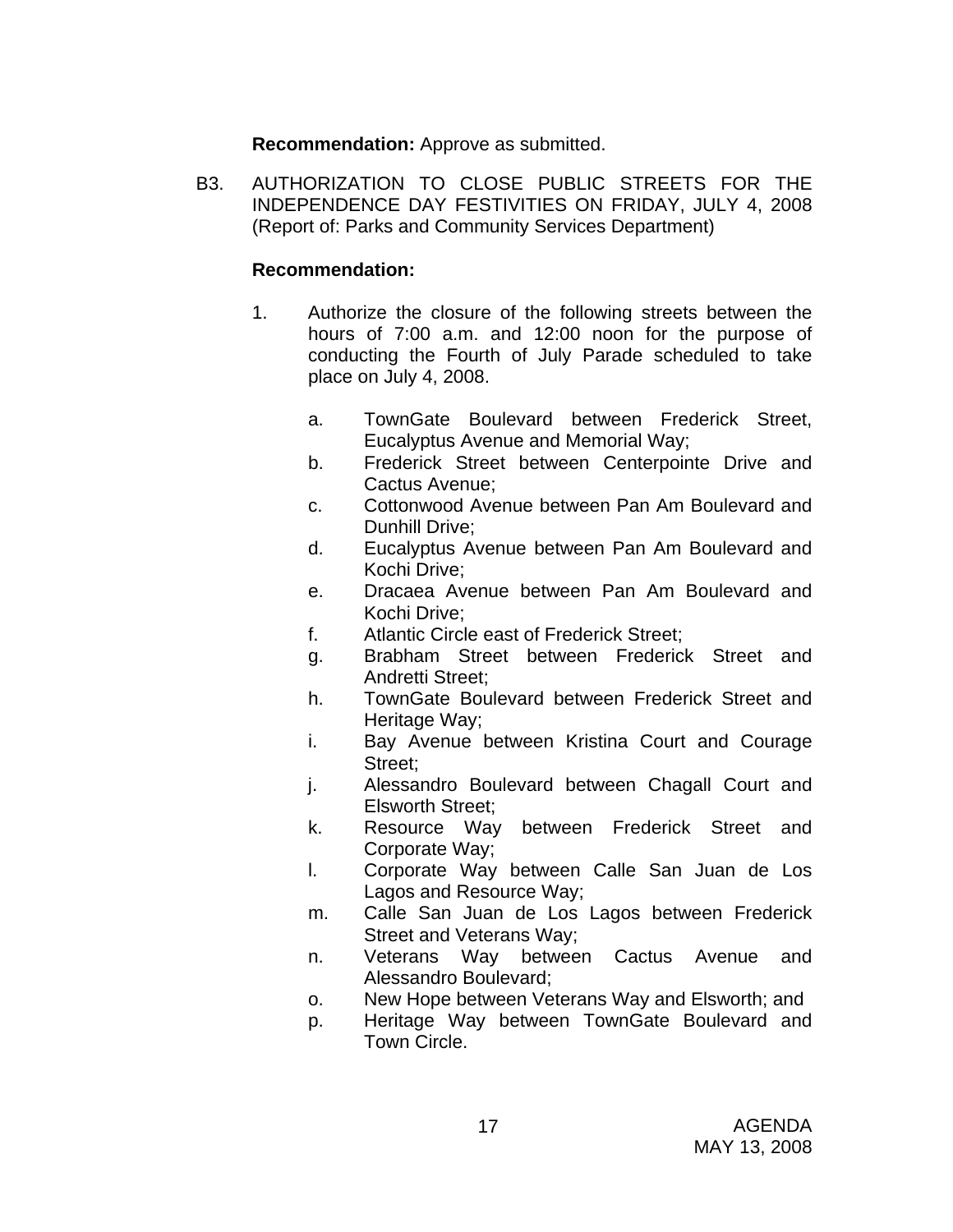- 2. Authorize the closure of the following streets to through traffic, to remain open only to residents, between the hours of 11:00 a.m. and 9:00 p.m. for the purpose of conducting the Fourth of July Festival and Fireworks Program scheduled to take place on July 4, 2008.
	- a. Petaluma Avenue between Napa Valley and Morrison Street;
	- b. Napa Valley between Dracaea Avenue and Petaluma Avenue;
	- c. Lakeport Drive at Cottonwood Avenue;
	- d. Burney Pass Drive between Cottonwood Avenue and Dracaea Avenue;
	- e. Rockport Drive between Yuba Pass Road and Morrison Street:
	- f. Dracaea Avenue between Morrison Street and Nason Street;
	- g. Letterman Street at Cottonwood Avenue;
	- h. Athletics Drive at Cottonwood Avenue; and
	- i. Mascot Lane at Dracaea Avenue.

## **C. CONSENT CALENDAR** - **COMMUNITY REDEVELOPMENT AGENCY**

- C1. ORDINANCES READING BY TITLE ONLY Recommendation: Waive reading of all Ordinances.
- C2. MINUTES REGULAR MEETING OF APRIL 22, 2008 (Report of: City Clerk's Department)

**Recommendation:** Approve as submitted.

C3. ADOPT THE RESOLUTION APPROVING THE RELOCATION PLAN FOR ELIGIBLE TENANTS FOR THE PROPERTY LOCATED AT THE NORTHEAST CORNER OF ALESSANDRO BOULEVARD AND DAY STREET (Report of: Economic Development Department)

**Recommendation:** Adopt Resolution No. RDA 2008-08 approving the Relocation Plan for Eligible Tenants.

Resolution No. RDA 2008-08

A Resolution of the Community Redevelopment Agency of the City of Moreno Valley, California, Approving the Relocation Plan for the Alessandro and Day Street Project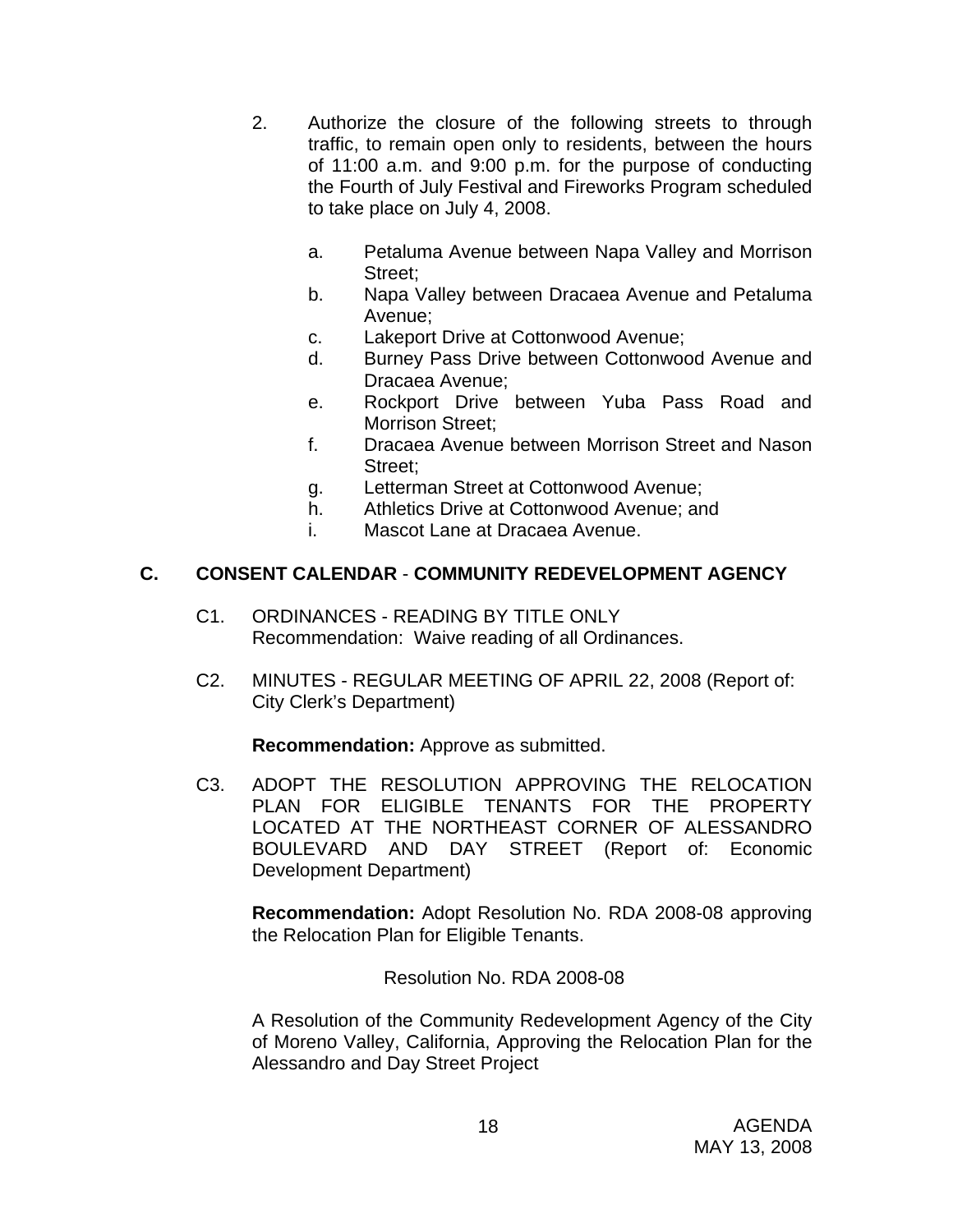## **D. CONSENT CALENDAR** - **BOARD OF LIBRARY TRUSTEES**

- D1. ORDINANCES READING BY TITLE ONLY Recommendation: Waive reading of all Ordinances.
- D2. MINUTES REGULAR MEETING OF APRIL 22, 2008 (Report of: City Clerk's Department)

**Recommendation:** Approve as submitted.

## **E. PUBLIC HEARINGS**

Questions or comments from the public on a Public Hearing matter are limited to five minutes per individual and must pertain to the subject under consideration.

 Those wishing to speak should complete and submit a GOLDENROD speaker slip to the Bailiff.

E1. PUBLIC HEARING REGARDING THE COMMUNITY SERVICES DISTRICT (CSD) ZONE D (PARKWAY LANDSCAPE MAINTENANCE) MAIL BALLOT PROCEEDINGS FOR TWENTY-ONE TRACTS (Report of: Public Works Department)

 **Recommendation:** That the City Council, acting in their respective capacities as President and Members of the Board of Directors of the Moreno Valley Community Services District (the "CSD Board"), after conducting the public hearing:

- 1. Direct the City Clerk to tabulate the returned ballots for the proposed increase in the CSD Zone D parcel charge for Tracts 11848, 12773, 16769, 16770, 17387, 17457, 17867, 19141, 19496, 19500, 19509, 19551, 19685, 20301, 20525, 20660, 20869, 24721, 27526, 29038, and 30027;
- 2. Verify and accept the results of the mail ballot proceedings as identified on the Official Tally Sheet and Assessor's Parcel Number (APN) listing;
- 3. Receive and file with the City Clerk's office the accepted CSD Official Tally Sheet and APN listing; and
- 4. If approved, authorize and impose the proposed increase in the CSD Zone D annual parcel charge for Tracts 11848, 12773, 16769, 16770, 17387, 17457, 17867, 19141, 19496,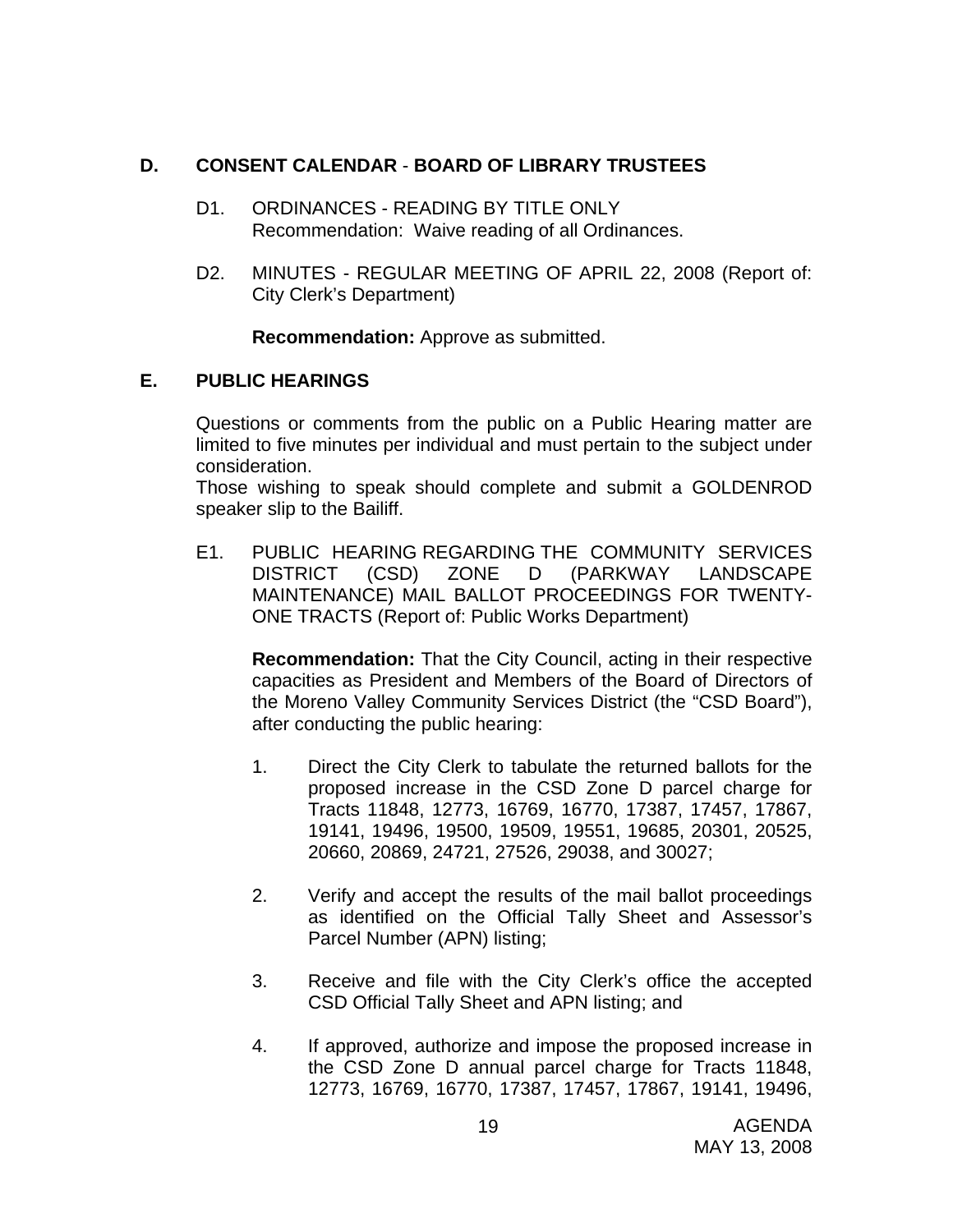19500, 19509, 19551, 19685, 20301, 20525, 20660, 20869, 24721, 27526, 29038, and 30027.

E2. PUBLIC HEARING FOR THE CDBG AND HOME PROGRAMS TO ADOPT THE CONSOLIDATED PLAN FOR FISCAL YEARS 2008- 2013, THE ANNUAL ACTION PLAN FOR FISCAL YEAR 2008- 2009 AND THE ANALYSIS OF IMPEDIMENTS TO FAIR HOUSING CHOICE AND FAIR HOUSING ACTION PLAN (Report of: Economic Development Department)

## **Recommendation:**

- 1. Conduct a Public Hearing for the Community Development Block Grant (CDBG) and HOME programs to allow the public an opportunity to comment on the proposed FY 2008- 2013 Consolidated Plan, the FY 2008-09 Annual Action Plan and the Analysis of Impediments to Fair Housing Choice and Fair Housing Action Plan; and
- 2. Adopt the FY 2008-2013 Consolidated Plan, the FY 2008-09 Annual Action Plan and the Analysis of Impediments to Fair Housing Choice and Fair Housing Action Plan.
- E3. ADOPTION OF FY 2008-09 FEE RESOLUTION AND FEE SCHEDULE (Report of: Finance Department)

**Recommendation:** That the City Council:

- 1. Conduct a Public Hearing to receive public input on the Proposed FY 2008-09 Fee Schedule; and
- 2. Adopt Resolution No. 2008-48, approving the Fee Schedule for FY 2008-09.

Resolution No. 2008-48

A Resolution of the City Council of the City of Moreno Valley, California, Increasing and Establishing Specified Fees for Various Services; Maintaining the Present Level of Certain Fees; Reducing the Level of Certain Fees; and Incorporating Certain Prior Enactments

E4. PUBLIC HEARING TO DISCUSS THE REDEVELOPMENT AGENCY'S 2005-2010 MID-CYCLE REVIEW OF THE IMPLEMENTATION PLAN AND TO REVIEW AND APPROVE THE SECOND AMENDMENT TO THE 2005-2010 IMPLEMENTATION PLAN (Report of: Economic Development Director)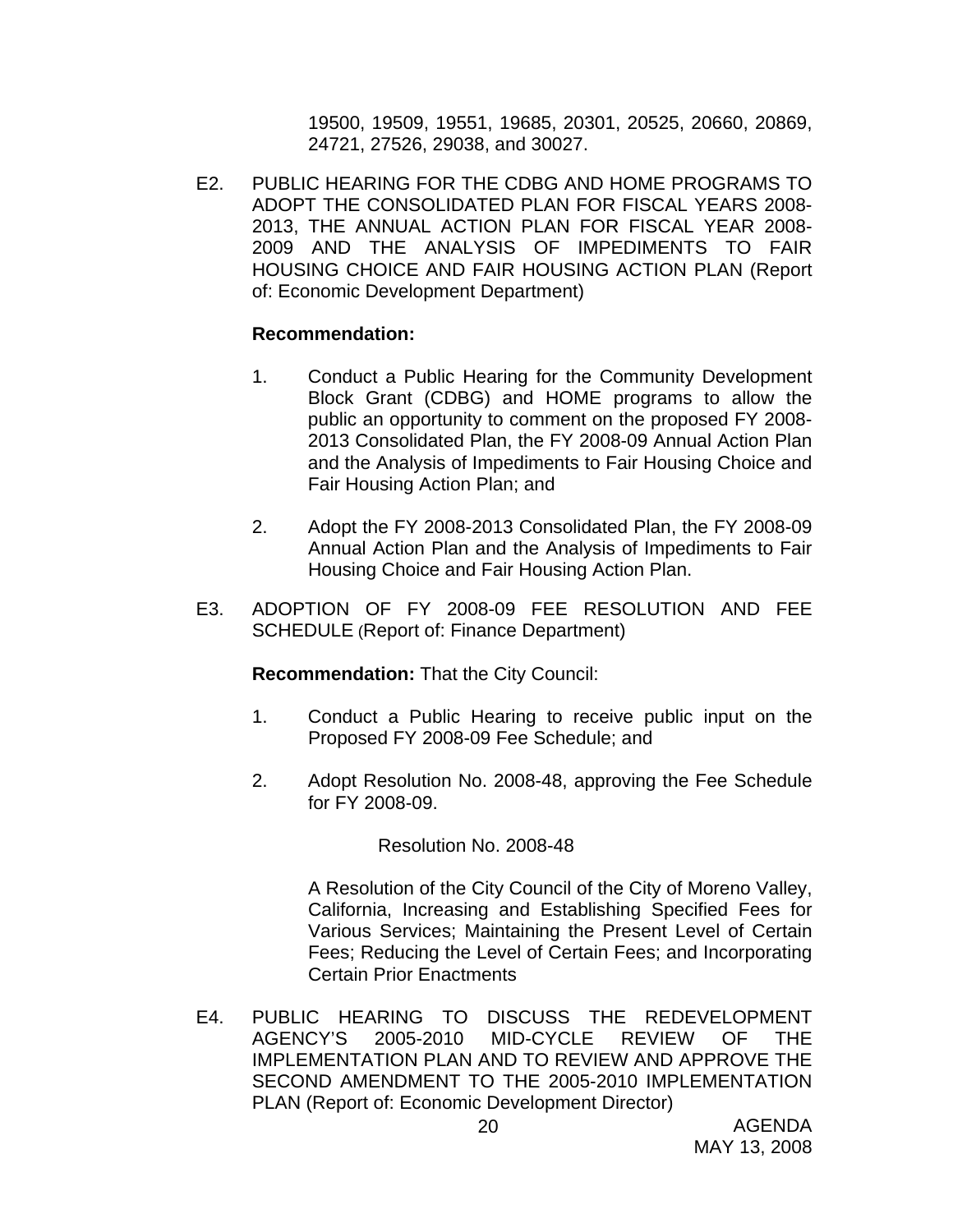**Recommendation:** That the Chairperson and Members of the Board of Directors of the Community Redevelopment Agency of the City of Moreno Valley:

- 1. Conduct a Public Hearing to review and discuss the 2005- 2010 Mid-Cycle Review of the Implementation Plan;
- 2. Conduct a Public Hearing to review and discuss the second amendment to the 2005-2010 Implementation Plan; and
- 3. Approve the second amendment to the 2005-2010 Implementation Plan to incorporate additional projects and improved development projections as applicable to the Redevelopment Project Area.

## **F. ITEMS REMOVED FROM CONSENT CALENDARS FOR DISCUSSION OR SEPARATE ACTION**

## **G. REPORTS**

- G1. CITY COUNCIL REPORTS ON REGIONAL ACTIVITIES
	- a) Report on Riverside Transit Authority (RTA) by Council Member Flickinger
	- b) Report on Riverside County Transportation Commission (RCTC) by Mayor Pro Tem West
- G2. SPECIAL DISTRICT FINANCING POLICY AMENDMENTS (Report of: Public Works Department)

**Recommendation:** That the City Council approve and adopt Resolution No. 2008-49 to amend the Special District Financing Policy (the "Policy"). The proposed changes shall ensure stronger credit and security of the City's Special District bond issues, ensure special assessments or taxes are reasonable and equitable to future residents/taxpayers and address other minor changes and updates to reflect changes in the real estate market and industry best practices.

## Resolution No. 2008-49

A Resolution of the City Council of the City of Moreno Valley, California, Adopting an Amended Special District Financing Policy for the Public Financing of Public Facilities through the Establishment of Assessment Districts or Community Facilities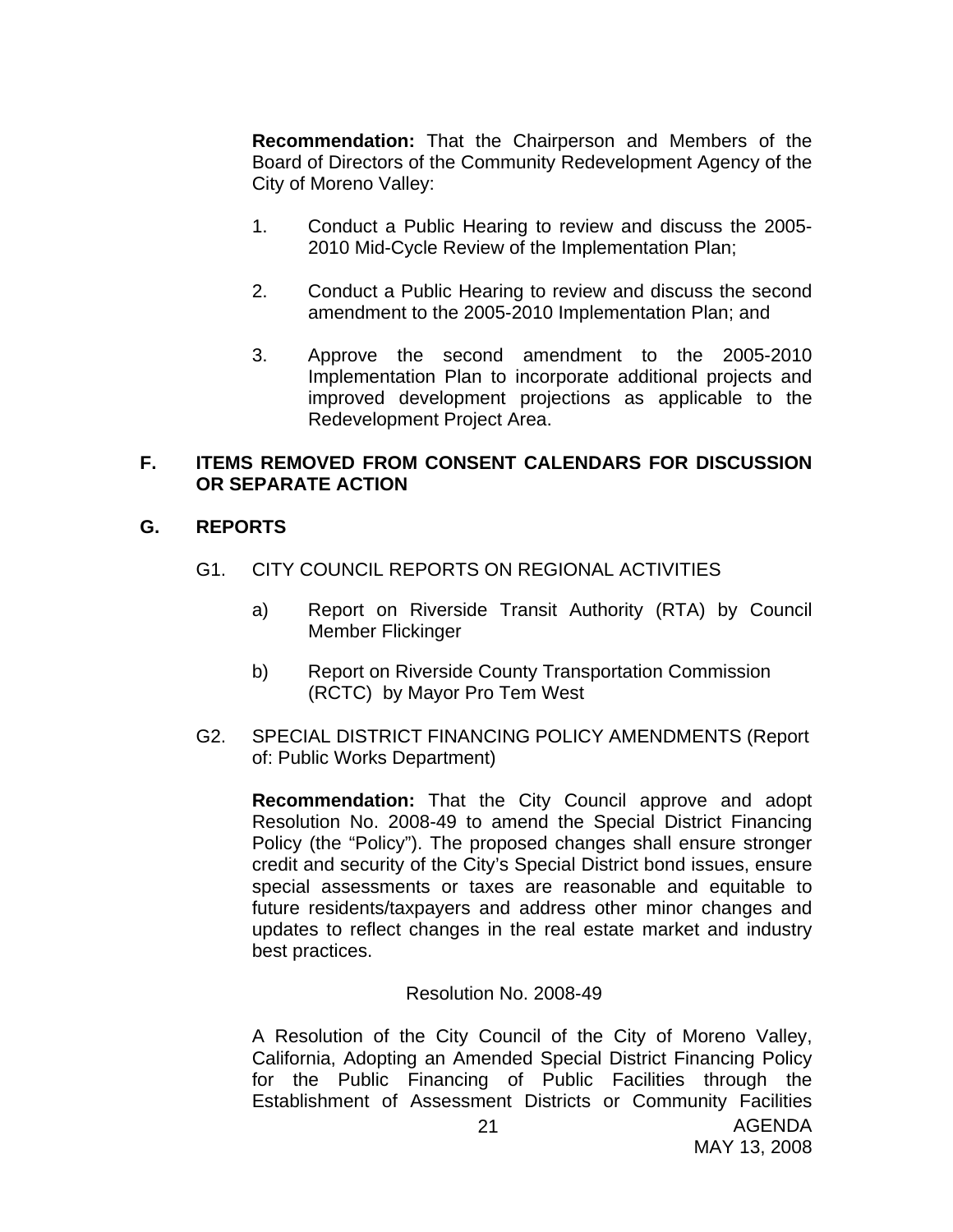**Districts** 

G3. FORMATION PROCEEDINGS FOR COMMUNITY FACILITIES DISTRICT (CFD) NO. 7 (Report of: Public Works Department)

## **Recommendation:** That the City Council:

1. Approve and adopt Resolution No. 2008-50: approving a boundary map showing the boundaries of the territory proposed to be included in proposed Community Facilities District No. 7 of the City of Moreno Valley and the improvement areas proposed to be designated therein;

## Resolution No. 2008-50

A Resolution of the City Council of the City of Moreno Valley, California, Approving a Boundary Map Showing the Boundaries of the Territory Proposed to be Included in Proposed Community Facilities District No. 7 of the City of Moreno Valley and the Improvement Areas Proposed to be Designated therein

2. Approve and adopt Resolution No. 2008-51: declaring its intention to establish Community Facilities District No. 7 of the City of Moreno Valley, to designate three improvement areas therein and to authorize the levy of a separate special tax within each such improvement area to finance the acquisition or construction of certain public facilities;

## Resolution No. 2008-51

A Resolution of the City Council of the City of Moreno Valley, California, Declaring its Intention to Establish Community Facilities District No. 7 of the City of Moreno Valley, to Designate Three Improvement Areas therein and to Authorize the Levy of a Separate Special Tax within Each Such Improvement Area to Finance the Acquisition or Construction of Certain Public Facilities

3. Approve and adopt Resolution No. 2008-52: a Resolution of the City Council of the City of Moreno Valley, California, declaring the necessity of Community Facilities District No. 7 of the City of Moreno Valley to incur a bonded indebtedness to be secured by special taxes levied within such district to pay for the acquisition or construction of certain public facilities;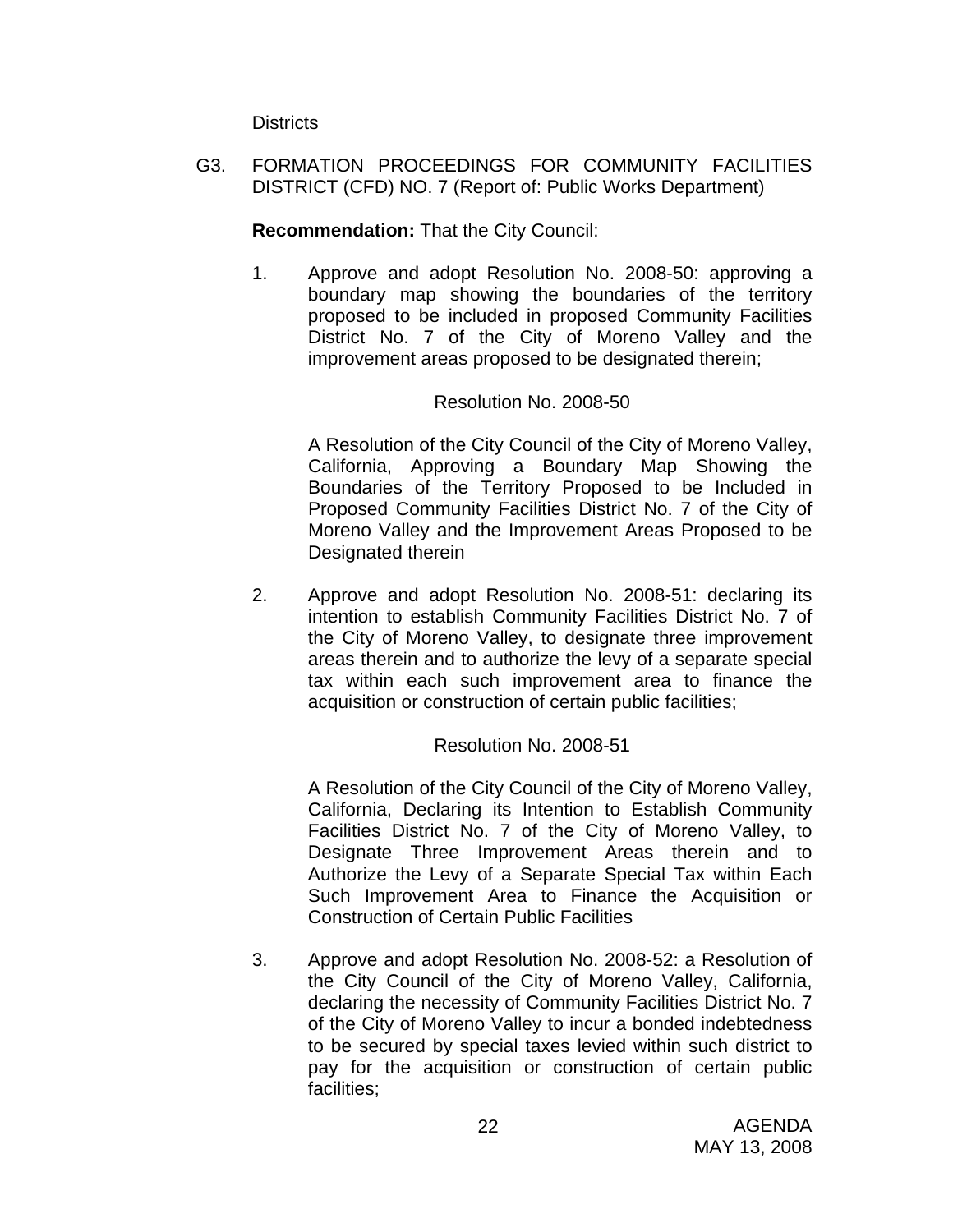## Resolution No. 2008-52

A Resolution of the City Council of the City of Moreno Valley, California, Declaring the Necessity of Community Facilities District No. 7 of the City of Moreno Valley to Incur a Bonded Indebtedness to be Secured by Special Taxes Levied within Such District to Pay for the Acquisition or Construction of Certain Public Facilities

4. Approve and adopt Resolution No. 2008-53: a Resolution of the City Council of the City of Moreno Valley, California, adopting a map showing the boundaries of territory proposed to be annexed in the future to Community Facilities District No. 7 of the City of Moreno Valley; and

#### Resolution No. 2008-53

A Resolution of the City Council of the City of Moreno Valley, California, Adopting a Map Showing the Boundaries of Territory Proposed to be Annexed in the Future to Community Facilities District No. 7 of the City of Moreno Valley

5. Approve and adopt Resolution No. 2008-54: a Resolution of the City Council of the City of Moreno Valley, California, declaring intention to provide for future annexation of territory to Community Facilities District No. 7 of the City of Moreno Valley.

#### Resolution No. 2008-54

A Resolution of the City Council of the City of Moreno Valley, California, Declaring Intention to Provide for Future Annexation of Territory to Community Facilities District No. 7 of the City of Moreno Valley

G4. PUBLIC MEETING REGARDING A MAIL BALLOT PROCEEDING FOR THE WEBSTER APARTMENTS - ASSESSOR PARCEL NUMBER (APN) 481-140-021 FOR APPROVAL OF THE NATIONAL POLLUTANT DISCHARGE ELIMINATION SYSTEM (NPDES) MAXIMUM COMMERCIAL/INDUSTRIAL REGULATORY RATE (Report of: Public Works Department)

**Recommendation:** That the Mayor and Members of the City of Moreno Valley City Council accept public comments regarding the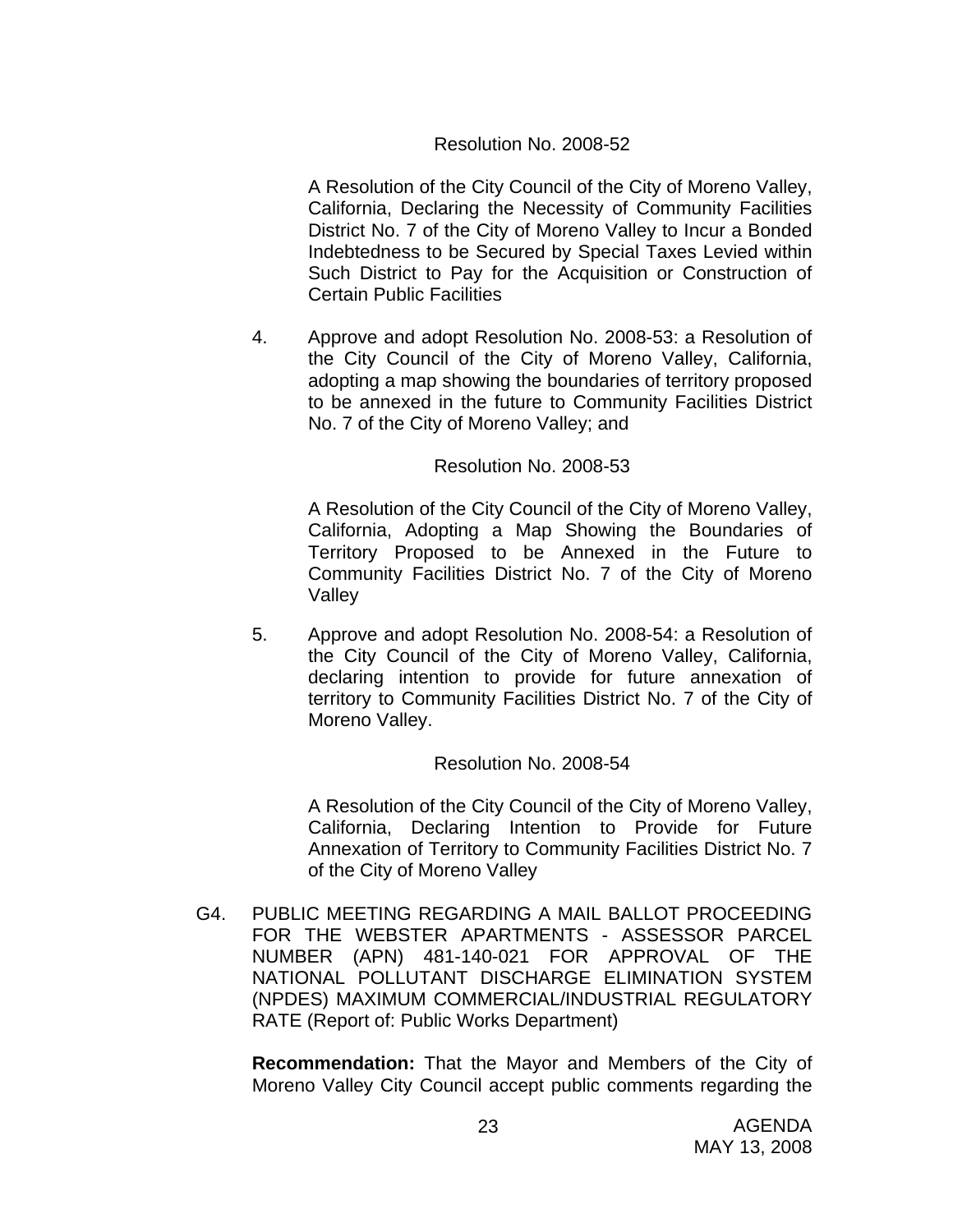mail ballot proceeding for the Webster Apartments – APN 481-140- 021 for the approval of the NPDES maximum commercial/industrial regulatory rate.

G5. STAFF PRESENTATION ON FY 2008-09 PROPOSED BUDGET SUMMARY (Report of: Finance Department**)** 

**Recommendation:** That the City Council receive and file the FY 2008-09 Proposed Budget Summary.

G6. A RESOLUTION OF THE CITY COUNCIL OF THE CITY OF MORENO VALLEY, CALIFORNIA, RECOGNIZING COMMUNITY AND NEIGHBORHOOD DESIGNATIONS WITHIN THE CITY OF MORENO VALLEY (Report of: City Attorney Department)

**Recommendation**: This item was requested by the City Council at a prior meeting.

## Resolution No. 2008-55

 A Resolution of the City Council of the City of Moreno Valley, California, Recognizing Community and Neighborhood Designations within the City of Moreno Valley

G7. CITY MANAGER'S REPORT (Informational Oral Presentation – not for Council action)

## **H. LEGISLATIVE ACTIONS**

ORDINANCES - 1ST READING AND INTRODUCTION - NONE

ORDINANCES - 2ND READING AND ADOPTION - NONE

ORDINANCES - URGENCY ORDINANCES - NONE

RESOLUTIONS – NONE

## PUBLIC COMMENTS **ON ANY SUBJECT NOT ON THE AGENDA** UNDER THE JURISDICTION OF THE CITY COUNCIL

Those wishing to speak should complete and submit a BLUE speaker slip to the Bailiff. There is a three-minute time limit per person. All remarks and questions shall be addressed to the presiding officer or to the City Council and not to any individual Council member, staff member or other person.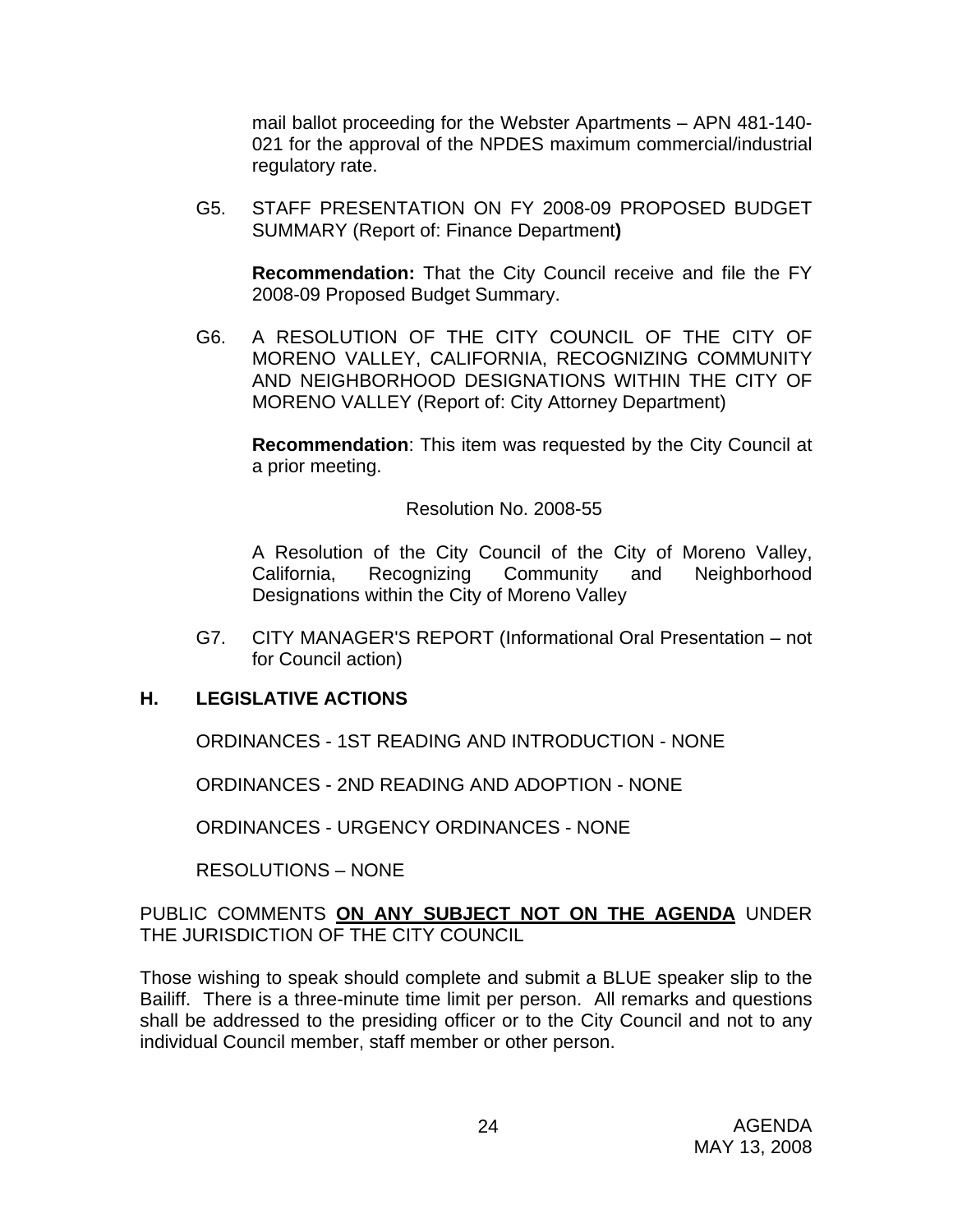**CLOSING COMMENTS AND/OR REPORTS OF THE CITY COUNCIL, COMMUNITY SERVICES DISTRICT, OR COMMUNITY REDEVELOPMENT AGENCY** 

*\*Materials related to an item on this Agenda submitted to the City Council/Community Services District/Community Redevelopment Agency or the Board of Library Trustees after distribution of the agenda packet are available for public inspection in the City Clerk's office at 14177 Frederick Street during normal business hours.*